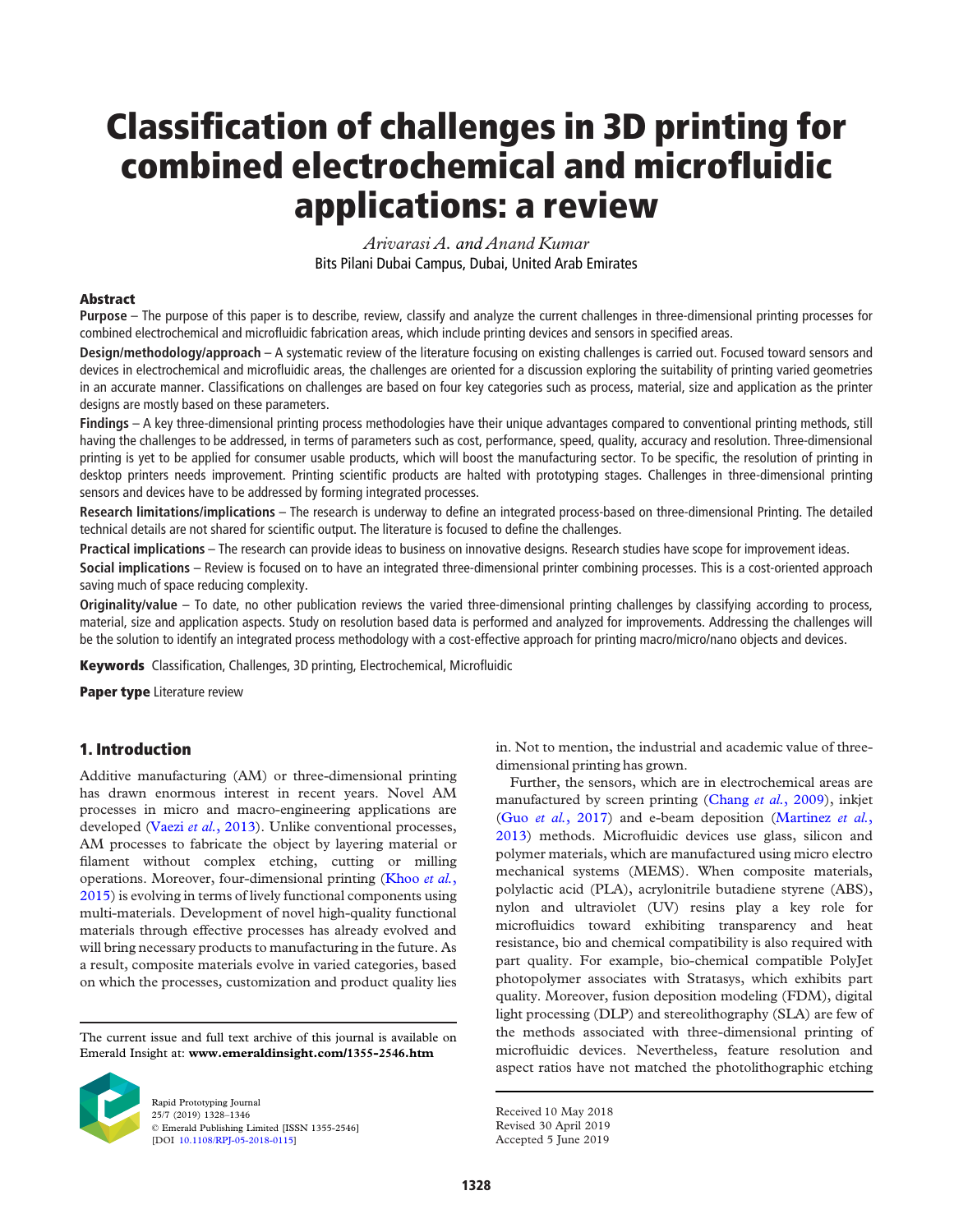methods (Yazdi *et al.*, 2016). The combined use of subtractive and additive technologies could lessen the edge of threedimensional printing. On the other hand, micro channels are of micro and nano widths, which require varied customized AM methodologies. While dispersion processes would be more suitable for microfluidic specific application prototypes, performance and process factors need to be analyzed and improved.

One of the reasons for using the AM process is for the customized geometry designs made to reality with a variety of deposition techniques, which aid in sensor prototypes. However, thin and porous films for which the analyte is to diffuse require compatible techniques and processes. Use of thin layer increases response time in electrochemistry and flow of micro-fluid to dispense and reaction chambers might require complex pathways. Sensitivity has a huge impact on the limit of detection and device resolution, projecting as key performance parameters for sensors. Electroplating, the printing of electrodes, layering of metal particles, spraying and electrochemical depositions require compatibility toward three-dimensional printing processes. Corrosion of material and reactive components needs significant inert pathways. Sensors in these areas requiring better sensitivity response and liquid flows need precision in layering material on a substrate. Therefore, the limitations of existing three-dimensional printing have to be addressed using a strategic way of process integration, motivated by the factors considering current challenges. Integration of mass production for such a combination of sensors would need many changes in terms of high precision manufacturing (McDonagh *et al.*, 2008).

This paper presents a brief review of the key liquid handling AM processes along with classifying challenges in threedimensional printing fabrication. Classifications of challenges help researchers to channelize the corrective measures. Based on process, material, size, flow parameters and constraints on electrochemical and microfluidic sensors are analyzed for its associated challenges in three-dimensional printing, thereby resulting in a way suggesting for a new integrated processoriented approach to overcome current challenges.

#### 1.1 Classification of current challenges

When AM possess concurrent barriers and challenges, it is essential to classify them according to the existing categories and explore the ways to overcome key issues. AM exists in various forms using fabrication for personal objects and mass production, standardization procedures with intellectual property consistency, multi-material capabilities, scalable and building part resolution. Generally, the build time of an object depends on part size, layer thickness and build orientation. Moreover, the print head determines feature resolution, which is one of the factors determining the part resolution. Other factors are printing speed determined by three axes motors, material feeding rate and material dispensing technique. In the case of ink dispensing, drop size delivered at a particular speed is determined by the type of motor used, ink viscosity and surface tension. In the case of a direct beam, ion beam column performance and a specimen moving system determine resolution (Kim *et al.*, 2012). Laser-based systems provide high resolution based on laser spot size (Gibson *et al.*, 2014). Having said this, the challenges are broadly classified as in Figure 1.

*Volume 25 · Number 7 · 2019 · 1328*–*1346*

Figure 1 Classification of current challenges in three-dimensional printing



Four types of classifications are made, to consolidate and review the existing challenges. Process-based, material based, size based and application based classifications exist for threedimensional printing (Figure 2). The three-dimensional printing process flow is defined from computer-aided design (CAD), slicing to hardware operations, the limitations are to be addressed using an integrated workflow.

#### 1.2 Process-based challenges

In the present era, defined process wise three-dimensional printing methodologies are reported with innovative material combinations (Kechagias *et al.*, 2008; Hertle *et al.*, 2016; Compton and Lewis, 2014; Khan *et al.*, 2015). Material categories for different AM systems are classified (Singh *et al.*, 2017). In the current scenario, a solid filament that is fed to the three-dimensional printer is melted by applying heat, which is the thermal extrusion process. Filaments of various materials such as ceramics, ABS, PLA, metal composites, wax and much more are heat treated and melted for subsequent layering.

Figure 2 Highlights of prevailing key issues in three-dimensional printing

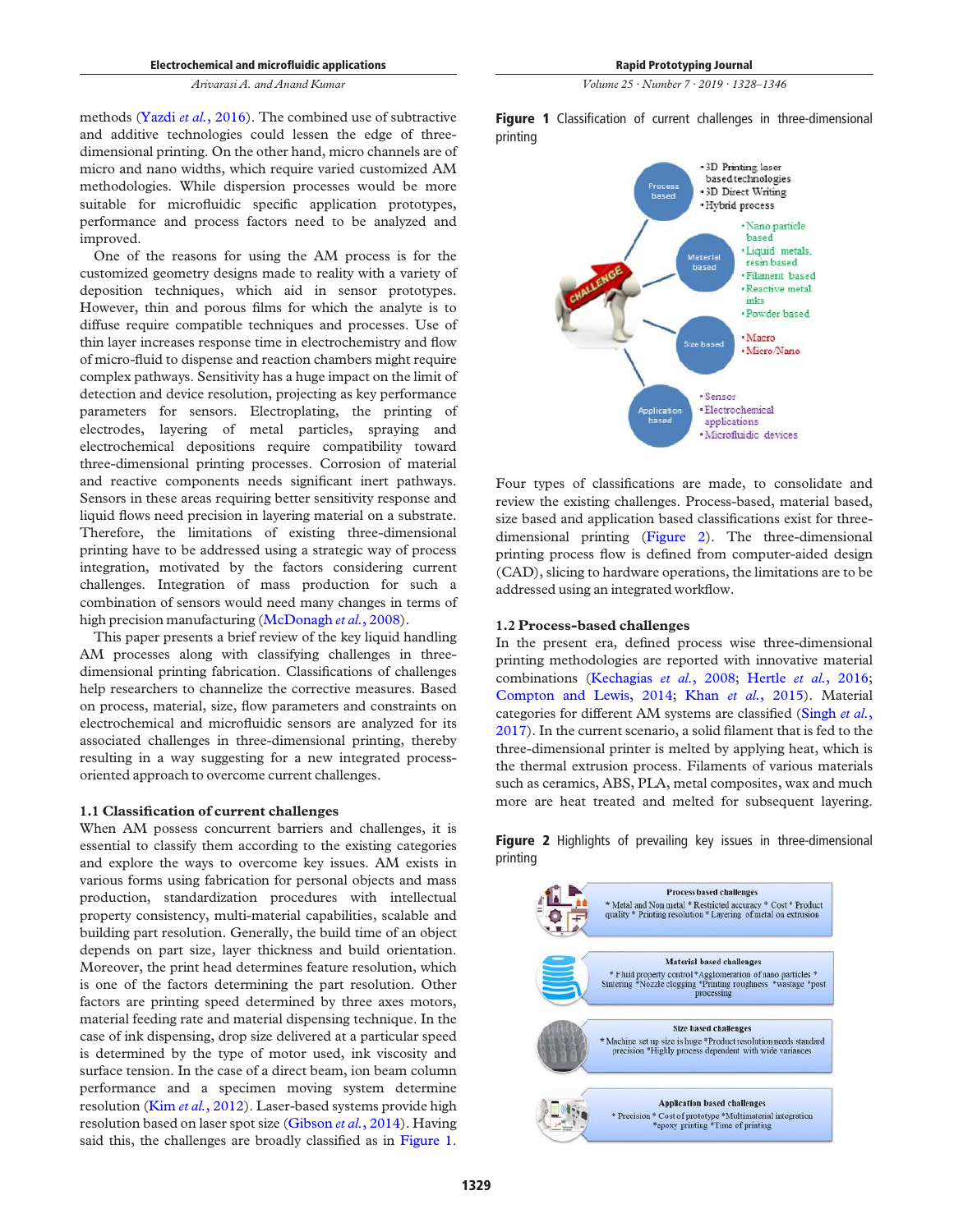Focusing on the microfluidic and electrochemical application printing scenario, the feed material is of liquid type to print metals and chemical combinations. Metals can be in the form of nanoparticle inks and chemicals could be drugs, acetone, silica gel and silicone with high viscosity. Almost, most of the current liquid based AM systems build parts by laser based AM processes such as laser melting or polymerization. Laser melting or sintering happens by placing curable liquid organic resin in a vat, which cures or solidifies under the UV light. Examples of photo curable resins include polyethylene glycol diacrylate microfluidic material, nanofiber epoxy mixture, etc., (Ambrosi and Pumera, 2016). The light cures the resin near the surface to form a thin hardened layer. The next layer is brought inconsequently. There are variations to this technique and depends on the type of liquid resin, type of elevation, optical systems control. Jetting methods involve jetting the drops of liquid photopolymer through a print head and henceforth cures using UV Light. Polymer resins are customized in par with UV radiation exposable energies. Prevailing techniques, which are close to printing fluid/chemical contact devices are analyzed for its working, pros and cons to look for suitable integration ideas to print combined and cost-effective electrochemical and microfluidic devices.

The SLA process takes into account all the sub-processes such as exposure, photoinitiation, photopolymerization, mass and heat transfer (Hayashi *et al.*, 2014). The SLA possesses good accuracy and applies for varied application areas (Castro e Costa *et al.*, 2017; Gao *et al.*, 2015). SLA provides good surface furnish and is better suitable for sensor printing and biological scaffold applications. Various process enhancing methods are available to increase the performance of the SLA process over time, which are shrinkage, tradeoff between resolution and speed, type of lasers influencing the part quality, resolution, etc., post curing is one of the essential steps in the SLA process, as it affects the final accuracy of a rapid prototype. The purpose of post-curing processes is to fully polymerize the uncured resin retained within the structure and to improve its mechanical properties. Under this process, the presence of shrinkage and distortion within the prototype form one of the major sources of error in the SLA process. The amount of shrinkage that is caused during the photocuring process was found to be governed by the process parameters adopted during the laser fabrication process. Post curing might be required to cure the object completely and to ensure the integrity of the required structure (Wong and Hernandez, 2012).

The ProJet series machines are low-cost ones that can produce SLA parts. The photocurable resins are essentially photopolymers and cured using photopolymerization (Xing *et al.*, 2015). There are many types of liquid photopolymers that could be solidified by exposure to electromagnetic radiation, including wavelengths in the gamma rays, namely, xrays, UV and visible range or electron beam. The vast majority of photopolymers used in commercial AM Systems, including three-dimensional systems, SLA machines that are curable in the UV range. The important component of the building process is the laser and its optical scanning system. The beam comes to a focus on the surface of a liquid photopolymer, curing a predetermined depth of the resin after a controlled time of exposure, which is inversely proportional to the laser scanning speed. The solidification of the liquid resin depends

*Volume 25 · Number 7 · 2019 · 1328*–*1346*

on the energy per unit area deposited during the motion of the focused spot on the surface of the photopolymer. There exists a threshold exposure for the photopolymer to solidify. Again, these systems were pretty costly with huge set up required. It exhibits low surface quality, limiting materials.

DLP (Vatani *et al.*, 2015) and two laser beam technologies (O'Donnell *et al.*, 2017) are variant processes under SLA. The high-resolution micro stereolithography apparatus (MSL) has been developed by using the digital micromirror device (DMD) as the dynamic mask. Similar to the conventional SLA process, the MSL fabricates the complex three-dimensional microstructures in a layer-by-layer fashion. The shapes of these constructed layers are determined by slicing the design CAD model with a series of closely spaced horizontal planes. By taking the sliced layer patterns in the electronic format, the mask patterns are dynamically generated as bitmap images on a computer-programmable array of digital micro-mirrors on the DMD chip (Sun *et al.*, 2005; Espalin *et al.*, 2014).

Stratasys design series three-dimensional printers involve PolyJet prototypes, where they belong to a precision threedimensional printer. PolyJet three-dimensional printing is more or less similar to inkjet document printing, where instead of jetting drops of ink onto paper, the process jet layers of liquid photopolymer onto a build tray and cures them with UV light. The layers build up one at a time to create a three-dimensional prototype. No additional post curing is required. The support material is printed in the form of gel, which can be easily removed by hand or with water. The layer thickness of 16 m is achieved before moving to the next z layer. The PolyJet system can build thin layers with accurate details depending on the geometry, part orientation and print size. It ensures high accuracy, where precise jetting and build material properties enable fine details and thin walls usually 600 m or less. It ensures fast processing speed with wide material support. While models created by Stratasys systems can be used for conceptual design presentation, design proofing, engineering testing, integration and fitting, functional analysis, market research, etc., post-processing and wastage can be mentioned as a key weaknesses. Further multiJet printing type of processes has wide material restrictions, which are primarily designed for wax casting and polymer printing along with reorientation issue (Snyder*et al.*, 2014).

Thereafter, bio plotter and bioprinting techniques (Yazdi *et al.*, 2016) undergoes a simple process of CAD data handling, dispensing material, and finally, solidification of material to create the structures. Specific 2.5 D CAD-computer-aided manufacturing (CAM) software is used to handle CAD data and process control. The resolution comes to about 1 m for a speed of about 0.1-150 mm/s. The plotting material is first stored in a cartridge and forced to extrude through a small dispensing needle of diameter close to 80 microns into the plotting medium. The solidification of material depends on the material, medium and the temperature control creating the precipitation reaction, phase transition or chemical reaction. The plotting medium involves certain reactions to occur. The solidification is by heating the storage cartridges up to 230°C while the build platform can be heated up to 1,000°C. The system requires a sterile environment as materials include biomaterial, biochemical and living cells. Control of temperature is required to ensure solidification between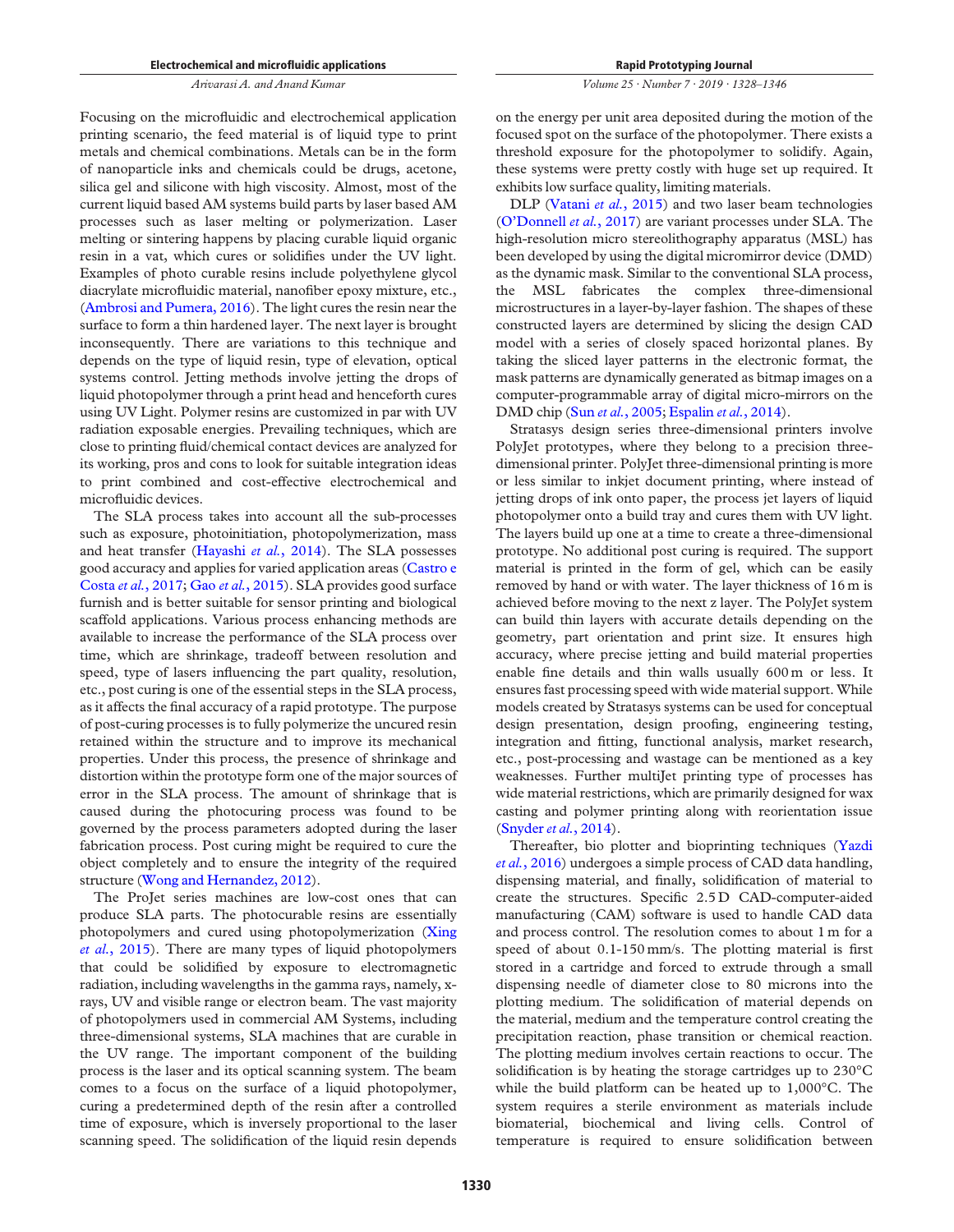plotting material and medium by the specific reaction. The key strength is that the user is able to modify process parameters within a specific layer. RegenHUs three-dimensional bioprinting creates tissues or cells, using a bio-ink. Ultimately, product quality and accuracy need improvement with resolution and it is a slow process.

Rapid freeze prototyping (Bang Pham *et al.*, 2008; McDonagh *et al.*, 2008) makes three-dimensional ice parts layer by layer through freezing water droplets. The experimental AM system consists of a three-dimensional positioning subsystem, namely, a material depositing subsystem, a freezing chamber and an electronic control device. The process starts with software, which receives stereolithography (STL) file from CAD software and generates the slice layers of contour information under a command-line interface (CLI) file. Together with a CLI file, further processing of process parameters such as nozzle transverse speed, temperature and fluid viscosity are to be controlled for the fabrication of ice parts. The water line will be frozen by convection in the cold environment and conduction from the previous frozen layer rapidly. Each layer thickness, smoothness is determined by the nozzle adjustment, scanning speed and water feed rate rather than the mechanical mechanism. At the same time, key issues in shape deposition manufacturing (Kruth *et al.*, 1998) originate from temperature gradients caused by fusing molten droplets onto previously deposited layers. Voids are present in the structure.

Principle of FDM is based on surface chemistry, thermal energy and layer manufacturing technology. It builds parts layer by layer by heating thermoplastic material to a semi-liquid state and extruding it. It involves modeling material along with support material, and hence, comparatively a slow process with restricted accuracy and materials. Unpredictable shrinkage can occur due to rapid cooling. Several reviews of the melt extrusion process are reported (Turner *et al.*, 2014; Gao *et al.*, 2015; Vaezi *et al.*, 2013). FDM is a non-laser based process, where the STL file is created in CAD software and sent to the slicer software and the instructions are processed by the printer. Once the machine is activated and the design is transferred, the thermoplastic is heated and melted. The extrusion head releases the material onto the platform. The majority of the systems use thermoplastic materials ABS plastic and PLA. PLA is harder than ABS, which melts at around 180°C-220°C, it possesses higher friction than ABS, which might sometimes make it difficult to extrude. Using PLA might be susceptible to extruder jams. An advantage of using FDM is the lack of expensive lasers equipped in other three-dimensional printing methods or an electron beam of electron beam melting (EBM) process. FDM technology uses less expensive materials and systems, compared to sintering and melting technologies. At the same time, issues such as nozzle clogging, more printing time, material restrictions, lower print quality and poor resolution exist. Most of the printing issues would be poor surface finish, insufficient part resolution. Certain issues (Figure 3) expose nonlinear prints in terms of quality such as warping (Figure 3a), change of dimension over time due to shrinkage, printing errors (Figure 3b) lack of precise layer stack-up (Figure 3c) and finishing. For a fill density of 75 per cent, resolution having 0.04 mm has quality issues (Figure 3d).

#### *Volume 25 · Number 7 · 2019 · 1328*–*1346*

Direct ink writing, electro hydrodynamic printing (EHD), laser induced forward transfer (LIFT), electroplating of locally dispensed ions in liquid, laser induced photo reduction, Focused electron/ion beam induced deposition are few of the direct writing methods in microscale AM, which can process metals. If we consider LIFT, it is a two-dimensional metal patterning process. A laser pulse that is focused is absorbed by a metal film coated on a glass layer. It enhances local melting of the metal film by potentially evaporating low melting carriers such as glass. Metal film is a donor in this case. The pressure difference that exists at the carrier-donor interface initiates metal liquid droplet ejection, subsequently transferring the droplet to substrate. Next, the droplet gets cooled and solidifies. For the next droplet to be placed, the carrier is laterally displaced. The complete process is discussed for its principle, geometry, set up, feature size, speed and applications (Hirt *et al.*, 2017).

Three-dimensional printing of PLA/multi-walled carbon nano composite dispersions is fabricated using a benchtop three-dimensional printer. Using a  $100 \mu m$  syringe nozzle production of free form structures, self-standing structures and scaffolds are obtained. Using a high volatility solvent as dispersion medium, ensures fast evaporation during wet filament deposition and rapid formation of three-dimensional microstructures. At the same time, liquid deposition modeling (LDM) possess limited part geometry, layer resolution. It is rather difficult to operate properly (Giovanni*et al.*, 2015).

While the key printing processes does not support combined features to print electrochemical and microfluidic devices in a single procedural step, it possess improvements in the area of cost, surface finish, quality, temperature handling and printing resolution. Direct writing methods such as LIFT, matrix assisted pulsed laser direct write (MAPLE), laser chemical vapor deposition (LCVD) and LDM use huge power lasers and, in turn, higher electrical consumption. Table I lists the pros and cons of such processes. Many upcoming industries prefer hybrid processes to overcome the challenges posed by AM units. At the same time, using two such kind of methodologies increases unit cost, machine size and production times. Usage of milling and cutting along with AM increases complexity. Standards should evolve for integrated AM process techniques avoiding techniques involving huge laser powers only.

When bulk micromachining, electrochemical, electrodischarge and ultrasonic machining is direct subtractive methods, most of the additive methods discussed above have numerous process methods, hybrid methods were in the intermediate stage. This concept of hybrid systems is very important because customized hybrid processes might be the only way to build them. Including a subtractive component can assist in making the process more precise. Current hybrid processes such as electrochemical fabrication (EFAB), shape deposition modeling (SDM) uses computer numerical control (CNC) milling operation, which adds on both additive and subtractive methodologies.

SDM is an old methodology to fabricate heterogeneous three-dimensional structures. Complex embedded structures such as fiberglass airplane wing, which needs preheating, cooling, forming using sacrificial metal material structures are deployed. SDM integrates material deposition, removal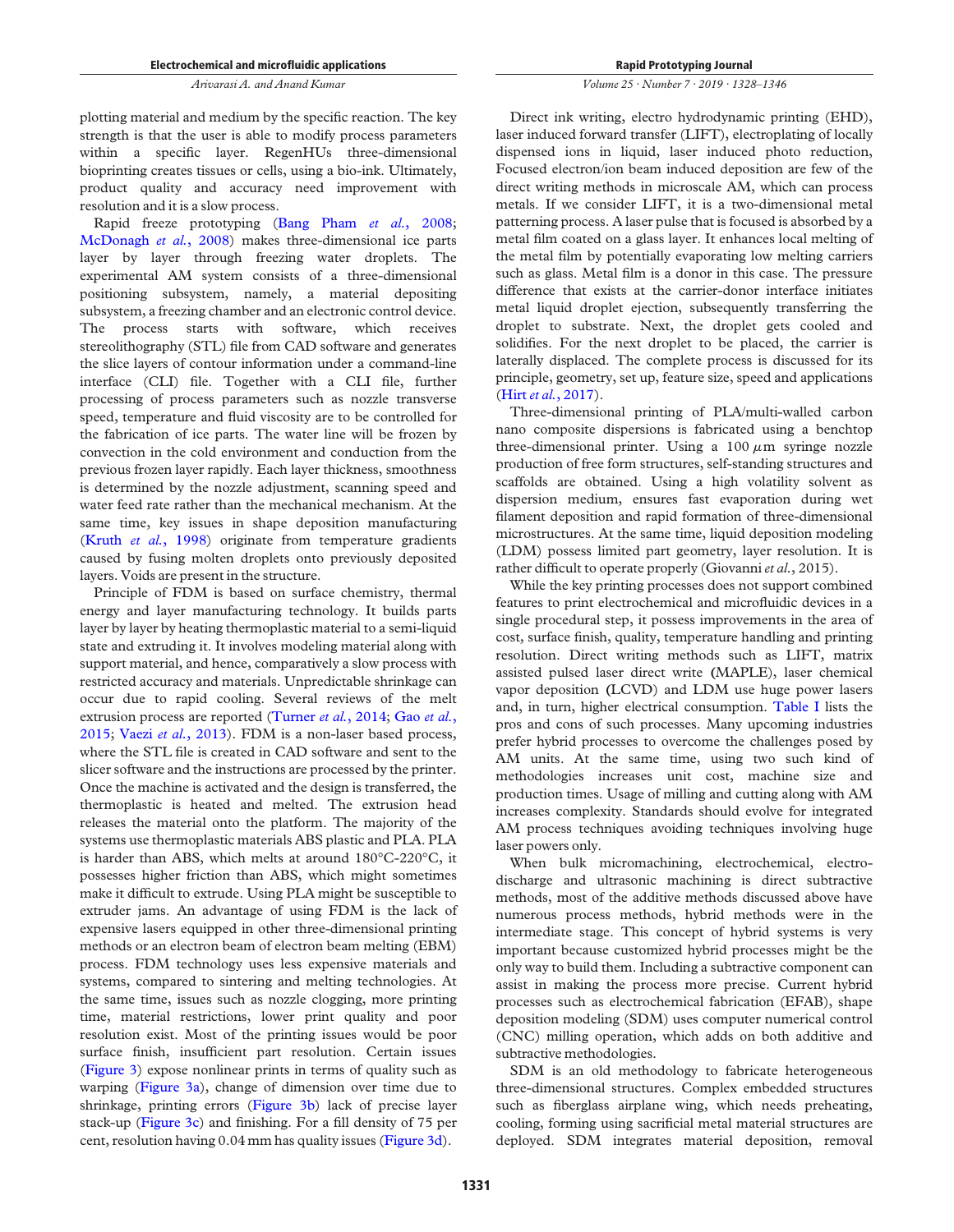*Volume 25 · Number 7 · 2019 · 1328*–*1346*

#### Figure 3 Errors in three-dimensional printed objects



Fill density 80-90% **PLA** Material



Notes: (a) Warping; (b) incorrect build; (c) lesser product print quality; (d) work piece designed as .FCStd in "Freecad" and three-dimensional printed. Box – length 20 mm; width 10 mm; height 10 mm; pad length – 5 mm; pocket length  $-10$  mm; material  $-PLA$ ; (e) three-dimensional printed objects with lesser quality

process operations along with shaping and stress control by shot peening, embed steps. It includes CNC milling and electric discharge machining processes, which makes the technique complex. A high-pressure water wash is required at the end. Undercuts are required for complex geometry. These systems cannot directly fabricate metal shapes and structures (Weiss *et al.*, 1997). A temperature control system is not present. Removing unwanted materials mostly eradicate the AM advantage.

While analyzing in terms of processes, certain aspects are considered for improvements without, which the future developments based on such processes are of key considerations. To consolidate, basic principles include material loading, liquification, extrusion, solidification,

positional control, bonding and support generation. To control the material state, maintaining proper temperature is needed (Hofmann, 2014; Zarek *et al.*, 2016). The other approach is by using a chemical change to cause solidification. A curing agent, a residual agent, reaction with air, drying a wet material permits bonding to occur in the later. Table I provides consolidated challenges and possible retrospective measures based on discussed AM techniques.

#### 1.3 Material-based challenges

The material can be divided into metals in liquid form, metal nanoparticles and reactive ink form. Often materials are innovated, which suits existing processes (Ribeiro and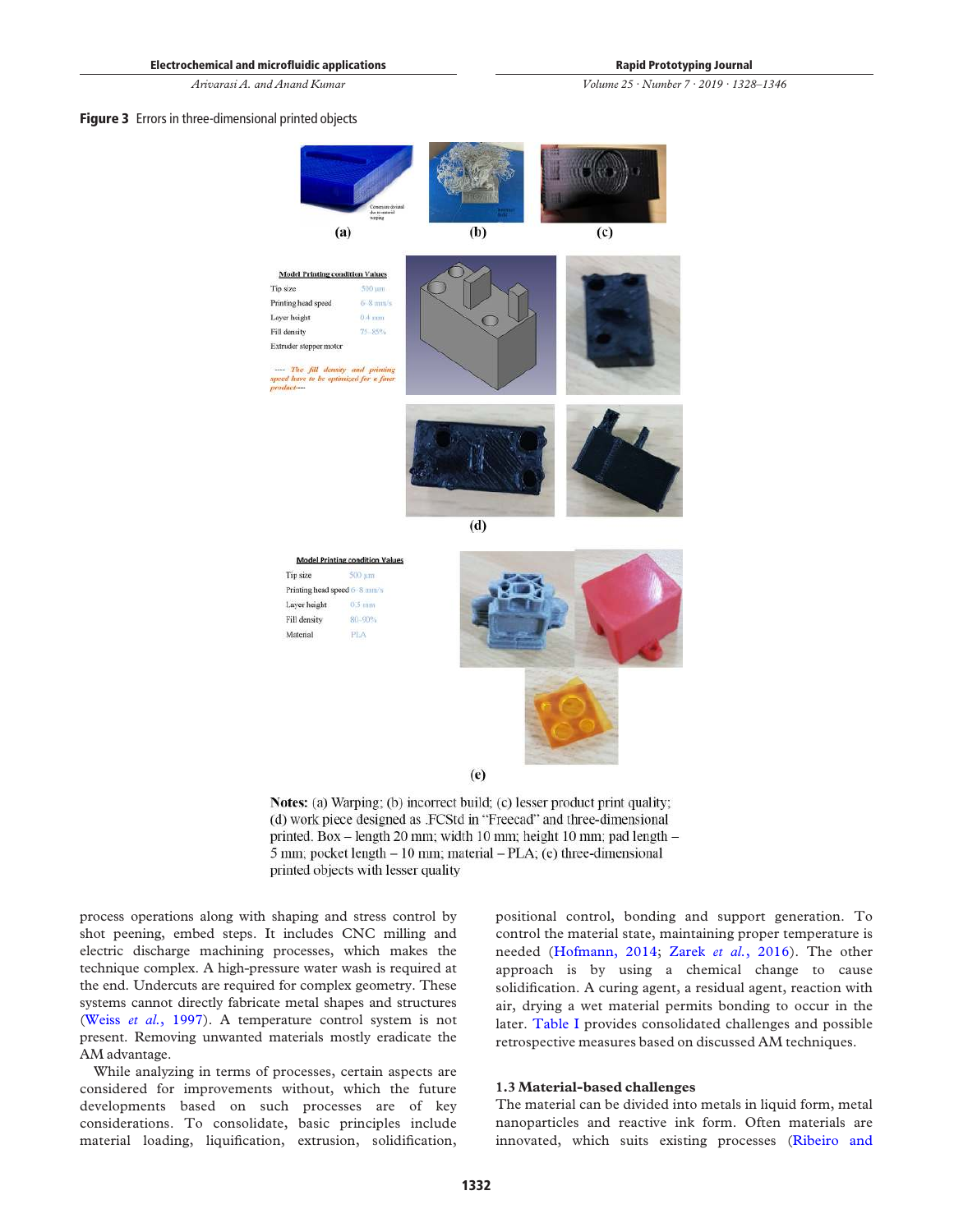Rapid Prototyping Journal

*Volume 25 · Number 7 · 2019 · 1328*–*1346*

Table I Process-based AM challenges

| Printing processes group-wise additive technologies<br>(includes metals and non-metals) | <b>Challenges</b>                                                                                                                                                                                                                                                                                                                                                                                                                                                                                                                                                                                  |
|-----------------------------------------------------------------------------------------|----------------------------------------------------------------------------------------------------------------------------------------------------------------------------------------------------------------------------------------------------------------------------------------------------------------------------------------------------------------------------------------------------------------------------------------------------------------------------------------------------------------------------------------------------------------------------------------------------|
| a. Stereo-lithography<br>b. Selective laser Sintering<br>c. Selective laser melting     | Restricted accuracy, unpredictable shrinkage exists (a-e) (Hofmann, 2014)<br>Precise printing resolution required. Unpleasant fumes are present at times (d) (Wong and<br>Hernandez, 2012)                                                                                                                                                                                                                                                                                                                                                                                                         |
| d. FDM                                                                                  | Filaments are costly. Certain filaments work tough with the extruder (d) (Dudek, 2013)                                                                                                                                                                                                                                                                                                                                                                                                                                                                                                             |
| e. Laminated object manufacturing<br>f. EBM                                             | Conductive filaments are in experimental stage (d) (Hirt et al., 2017)<br>Material wastage due to post-processing and powder (An et al., 2015)<br>Huge temperatures required for melting metals, resulting                                                                                                                                                                                                                                                                                                                                                                                         |
|                                                                                         | in a high cost of lasers for specific processes (b, c) (Huang et al., 2013.; Anzalone, 2013)<br>Sintering of powder requires high-cost lasers and post-processing involves laborious effort<br>(b, c, f) (Singh et al., 2017)                                                                                                                                                                                                                                                                                                                                                                      |
|                                                                                         | Cost of machinery is huge (a, b, c, e, f) (Cotteleer, 2014)<br>The layering of metals on extrusion methodologies need improvement for a cost-effective<br>procedure, improving product quality (Singh et al., 2017)                                                                                                                                                                                                                                                                                                                                                                                |
| Possible retrospective measure                                                          | Integrating metal and non-metal printing processes by accommodating possible material<br>handling combinations are key to most of the mentioned issues. Compatibility in printing<br>many materials at the desired temperature provides integrated features possible with a cost-<br>effective approach. For example, filaments, powders and viscous liquids could be possibly<br>printed by a single integrated unit with a range of temperatures. To avoid shrinkage and<br>fumes post-processing could be incorporated accordingly. Automating material re-usage can<br>reduce material wastage |
| <b>Three-dimensional direct writing</b>                                                 |                                                                                                                                                                                                                                                                                                                                                                                                                                                                                                                                                                                                    |
| a. Ink based dispensing; aerosol jet<br>b. LIFT and MAPLE                               | Aerosol serves less for three-dimensional micro-objects (a) (Vaezi, 2013)<br>Optimized temperature requirements are required. The process has a complex set up (b)                                                                                                                                                                                                                                                                                                                                                                                                                                 |
| c. Beam deposition methods such as LCVD, focused ion                                    | (Mortara et al., 2009)                                                                                                                                                                                                                                                                                                                                                                                                                                                                                                                                                                             |
| and electron beam direct methods<br>d. LDM                                              | Direct writing was mainly developed for two-dimensional/2.5 D methods (a-d) (Vaezi, 2013)<br>Complex set up for liquid deposition modeling, limited material handling and printable parts.<br>Layer resolution needs improvement. Not suitable for micro-nano layering (d) (Vaezi, 2013)                                                                                                                                                                                                                                                                                                           |
| Possible retrospective measure                                                          | As the direct energy deposition uses huge electrical power as traditional methods, it is better<br>suited for small production runs. Usage could be minimized. Liquid handling could be part of<br>key three-dimensional printing processes. Use of high power lasers is a key cause                                                                                                                                                                                                                                                                                                               |
| <b>Hybrid Processes</b>                                                                 |                                                                                                                                                                                                                                                                                                                                                                                                                                                                                                                                                                                                    |
| a. EFAB                                                                                 | EFAB uses electrochemical deposition and subtractive planarization for three-dimensional                                                                                                                                                                                                                                                                                                                                                                                                                                                                                                           |
| b. SDM                                                                                  | structures (a) (Kruth, 1998)                                                                                                                                                                                                                                                                                                                                                                                                                                                                                                                                                                       |
|                                                                                         | SDM uses CNC milling procedures (b)<br>Hybrid processes combine both additive and subtractive methodologies (a, b) (Waurzyniak,<br>2007)                                                                                                                                                                                                                                                                                                                                                                                                                                                           |
| Possible retrospective measure                                                          | Hybrid techniques allow high surface finish and dimensional accuracy. This increases the<br>time of manufacturing and cost. Parallel usage of AM and subtractive methods could avoid<br>such drawbacks. Integration of such features into three-dimensional printers based on<br>application requirements would benefit. For example, the aerospace industry requires hybrid<br>processes for product manufacturing. Cost effective machines benefit the industry. Key<br>changes required in the design of three-dimensional printing processes mainly in terms of<br>integration features        |

Norrish, 1997; Wong and Hernandez, 2012; Van-Thao *et al.*, 2015), which would belong to one of the mentioned categories with varied fluid properties (Figure 4). Epoxy poses challenges process wise due to its exclusive chemical properties. Prototype materials also include rubber, foam, plastic, viscous metals, waxes, lay brick, metal fiber and binder (Slyper and Hodgins, 2012; Muth *et al.*, 2014). While electrochemical devices require precise metal layers and coatings, microfluidic applications require the appropriate

pathway designs in micro dimension sizes. Mechanical part stress possesses greater variance post printing. During postprocessing, the support materials for powder-based metal require withstanding heat, cooling and stress variations. The required aspects of fabricating a functional electrode are shown in Figure 5, where part accuracy, shape required process parameters along with the process, material selections determine the efficient printing of any functional electrode.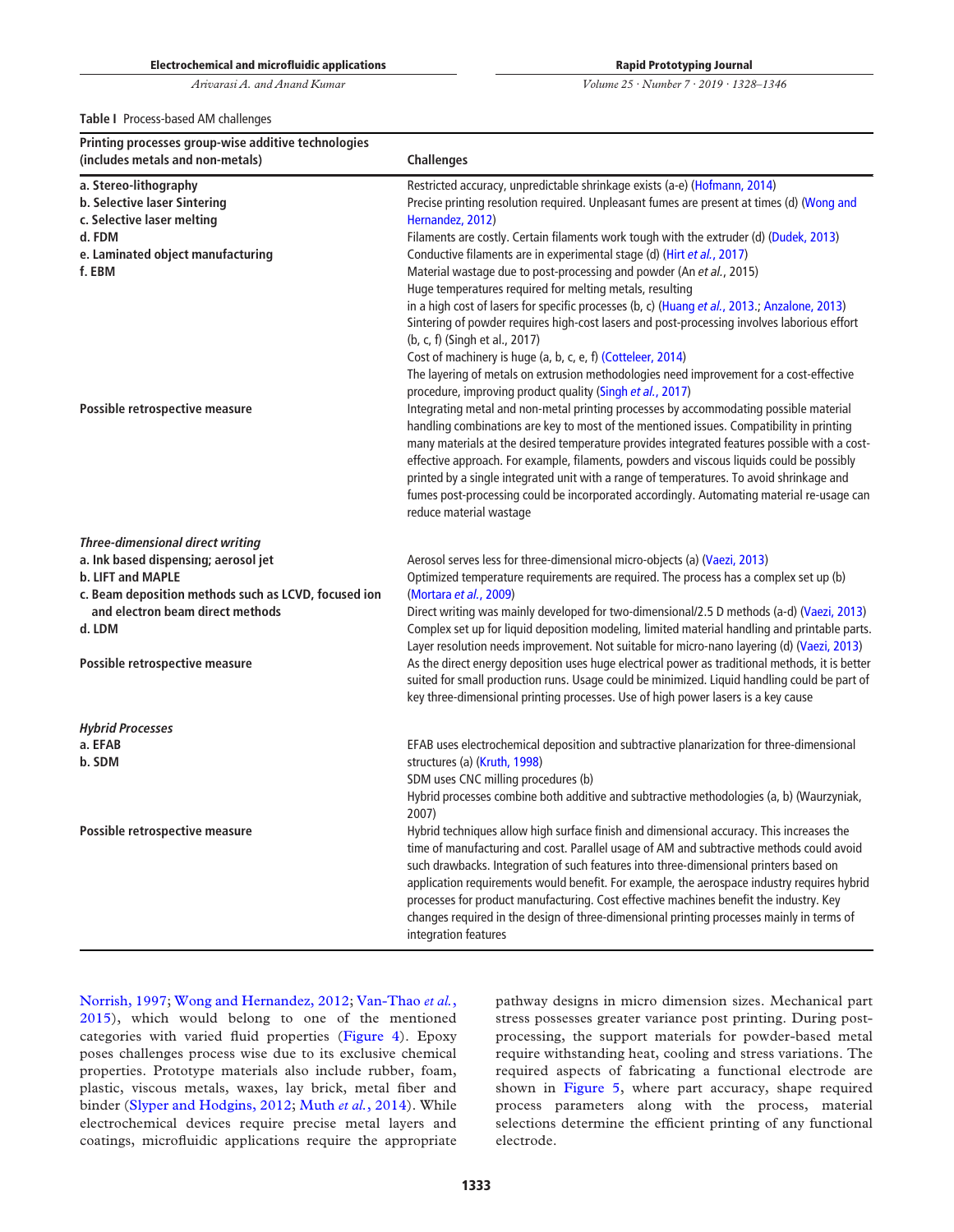# Figure 4 Different material categories for three-dimensional printing



(b) epoxy resin; (c) colloidal suspension of gold nanoparticle solution containing graphene oxide (Xu et al., 2013); (d) photo-polymerizable liquid resin; (e) ultrafine metal powder (Source: www.purechemflux.co.za/?page\_id=65); (f) Ti6Al4V titanium alloy powder (Source: http://hamcc.org/)

Figure 5 Requirements of fabricating a functional electrode from a printing perspective



Mostly resins, chemical solutions, precursors, and nanoparticle inks fall under the liquid material category. Either in powder or liquid form, the material wastage during fabrication or postprocessing exists. Furthermore, the uses of liquid metal as conductors, capacitors and antennas have been demonstrated. While AM is meant for its advantage for efficient material handling in comparison to subtractive technologies, the material wastage should be of key consideration for future improvement. On binder jetting or extrusion, this could be avoided. However, still, the metal processing would need an optimized methodology for temperature handling and direction extrusion mode of fabrication.

#### *Volume 25 · Number 7 · 2019 · 1328*–*1346*

Secondly, due to low-temperature processing and better conductivity properties, nanoparticles based fluid materials are getting into the picture. Controls on fluid properties such as viscosity, surface tension and fluid flow parameters to match printing conditions are the need of the hour to suit the existing or customizable processes. While analyzing the nanoparticlebased dispensing, the agglomeration phenomenon is frequently a challenge faced. Certain requirement on surface smoothness differs from product to product for which three-dimensional printing mechanism requires process parameters matching to standards. Also, nanoparticle-based fluid material needs sintering on the surface. However, sintering set-up is part of few process machinery in AM, whereas the hardware restrictions should be overcome for integrated material compatibility. Design alterations are required in extrusion or dispensing methods.

Hardin *et al.* (2015) demonstrated multi-material threedimensional printing using micro-fluidic print heads optimized for patterning viscoelastic inks. Programmable assembly of functional matter opens up new opportunities in extrusionbased printers. Ota *et al.* (2016) provides a multi-layer schematic of a three-dimensional printed smart object, which integrates advanced IC chips and solid-state components, including liquid-state circuit components and liquid metal interconnects. The process integrates the liquid state printed components with silicon IC chips and multiple printing layers to develop embedded electronic sensing systems. The resolution imposed a major constraint, having a maximum of  $300 \mu$ m. In the future, photopolymerization based techniques are expected to adopt an increased resolution for liquid metal patterns.

Three-dimensional modular transfer printing could be used to construct diverse metamaterials in complex threedimensional architectures to achieve photonic properties (Lee *et al.*, 2016), where the integration of heterogeneous elements to form meta devices is highly desirable. While processing the diverse materials, liquid spreading on printed surface imposes a serious setback in precision, as in inkjet designs affecting spatial uniformities. By modifying the wetting properties, few operational features are available. By combining inkjet and lithography techniques, defined chemical and microfluidic applications could be designed and aimed for increased resolution prints (Coppola *et al.*, 2015; Park *et al.*, 2010). Also, controlling particle assembly within printed patterns are defined for avoiding voids (Onses *et al.*, 2015). Following this powder-based material inks for metallic architectures were demonstrated through thermochemical processing (Jakus *et al.*, 2015).

Lee *et al.* (2017) describes a conductive ink formulation, which exploits electrochemical Zn microparticles in aqueous solutions at room temperature. The resulting electrochemical feature aids for highly conductive antennas, magnetic printed loops and near-field communication devices. Threedimensional printing arena requires customized solutions to deal with such type of materials.

Processes such as LIFT can handle microstructures, oxidation of metal droplets, whereas maintaining inert atmosphere is an existing challenge. Also, the fabricated structures need to be annealed after controlled nanoparticle paste aging to make it stable. Aging of nanoparticles is required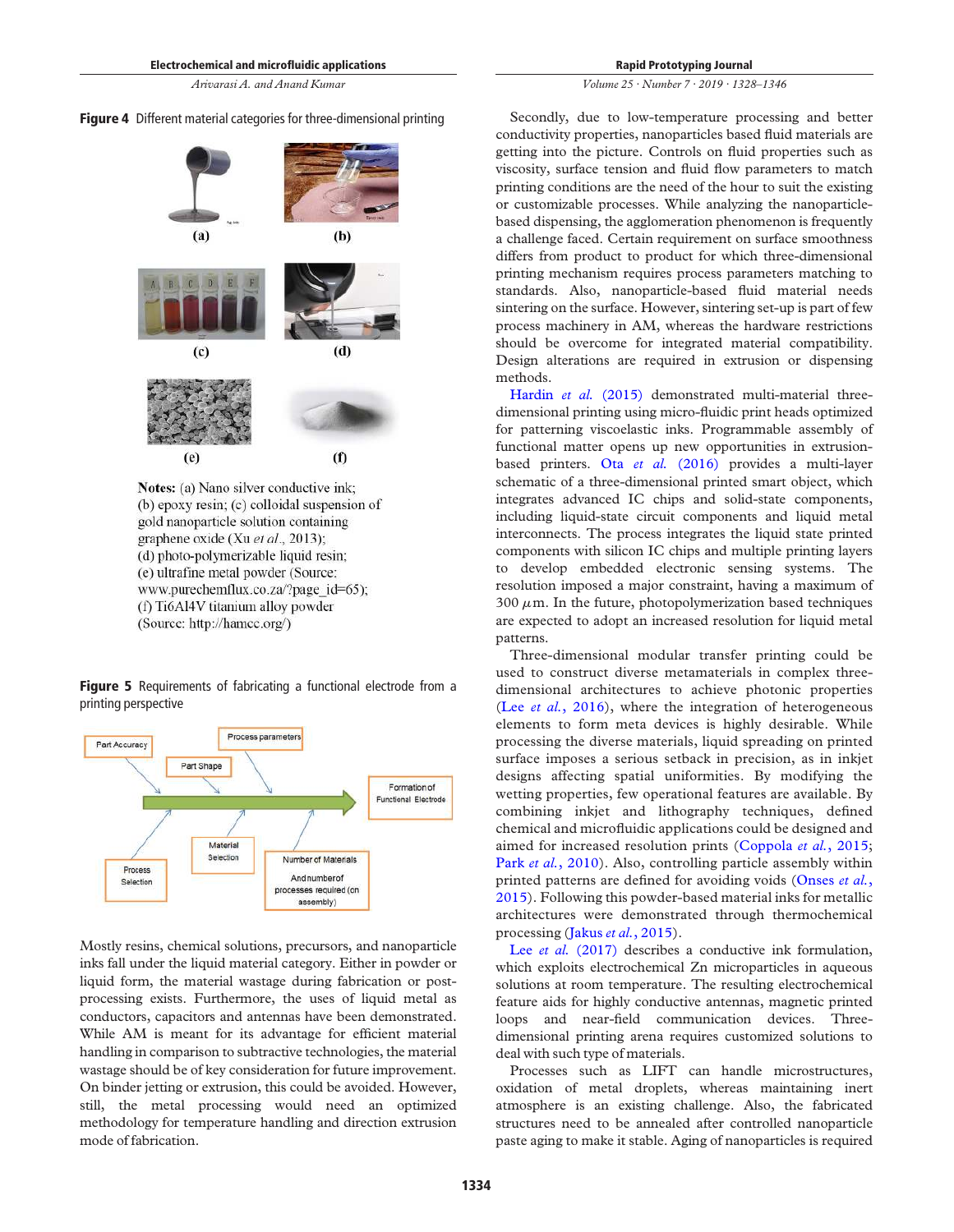to influence the oxidation state and to determine the required physical and chemical properties. During the aging of nanoparticles, the required structural parameter can be controlled. For example, crystallization on storing metal oxide reduces structural defects on clustered aggregation. Average particle size is controlled (Kuchibhatla *et al.*, 2012). Subsequently, nanopipettes were suggested through meniscus confined electroplating for homogenous surface reaction to fabricate arrays of copper pillars. Following this, the laserinduced photoreduction method relies on laser irradiation of photosensitive metal salt solutions, which initiate local photochemical reduction (Hirt *et al.*, 2017). This reports the two-dimensional and three-dimensional deposition of gold, copper and silver particles for three-dimensional objects. Almost, all the mentioned processes require annealing post printing of metal particles on to a substrate. A significant change of volume upon reduction and oxidation is an issue. Being aware of the microstructural properties of printable material is required for further process improvements. The engineering and protocols for process elements need revision. High material quality, appropriate surface roughness are required though, individual process techniques need integrated approaches to overcome pitfalls.

Microfluidics uses materials mostly like glass, silicon and polymers. Hydrogels, biocompatible materials, polydimethylsiloxane (PDMS), plastics and many more materials are extensively used over the period. Colorless resins containing modified acrylate oligomer and monomer improve microfluidic device transparency. Materials such as nanoparticle inks with varied particle sizes, resins, waxes and epoxies require process modifications for accurate processing. Figure 4 shows a few of its kind. Optimized temperature and material handling mechanisms are yet to be evolved, which will be of multi-material scenarios as applications involve a combination of such types. Whenever the chemical fluid is printed, there is a reactive component or corrosive nature associated. Also, chemical post-processing is required in most of the cases. Nevertheless, electro-deposition might take place affecting the printer extruder and supply. As a result, optimized hardware and design considerations are required for intercompatibility. Table II summarizes material-based challenge, based on the current scenario in AM-based systems. Organizations have used ceramic mold to print metallic parts, yet the disadvantage of cost and material waste do persist.

#### 1.4 Size-based challenges

Micro and nano-objects are evolving phenomena in AM technology. To improve the final printed part, nanomaterials are being used. So far metal, ceramic and carbon nanomaterials are used in SLA, laser sintering, FDM processes. This, in turn, increases the usage of nanomaterials, which will create a few more sets of process innovations for better material and temperature handling capacities. Sintering becomes an inevitable phenomenon for such a scenario, which also increases the final print strength and resolution. Carbon nanotubes and nanofibers bring customized material composites looking beyond laser sintering and direct writing processes. Reducing the machine size along with integrated material handling processes is inevitable. In a laser-based process such as MSL, minimum layer resolution depends on

#### *Volume 25 · Number 7 · 2019 · 1328*–*1346*

surface tension and viscosity. To overcome this, the twophoton polymerization method uses two photons to release a free radical, which initiates polymerization. The resolution increases considerably as only in the center of laser, ensuring photon strike. Rate of scanning and focusing contributes to increase in printing resolution in processes such as two-photon polymerization. Grain size increases with deposition thickness and scanning speed are inversely proportional to the deposition rate. In surface profile scanning, scanning of the laser beam and scanning in three-dimensional inside the resin result in high resolution compared with layer by layer MSL. In a process such as laser chemical vapor deposition process, the substrate is heated selectively by scanning the laser beam at a rate of 0.5- 5 mm/s to dissociate the reactant gas in a selective manner (Vaezi *et al.*, 2013). Malinauskas *et al.* (2012), prototyped nanophotonic lithography for three-dimensional micro/ nanostructuring of photopolymers to overcome the issue of laser parameters optimization and for better resolution. Woodpile templates, nanogratings and an optofluidic sensor for lab-on-chip usage were demonstrated. Further focus evolved for stem cell studies and tissue engineering. Through EBM, microstructures of niobium components were fabricated, where agglomeration phenomenon could not be avoided and the process of passing electron beam involves vacuum and high cost for infra-structure (Martinez *et al.*, 2013).

Focused ion beam (FIB), electron-beam and proton-beam assisted deposition methods can achieve structural dimensions as small as a couple of tens of nm. FIB processing involves milling, deposition, implantation and imaging (Kim *et al.*, 2012). Apart from the FIB imaging capabilities obtained by regular scanning of the ion beam, the system can also translate a pattern of doses onto the sample and induce active and controlled surface milling. As a result of the interaction of the ion beam with the sample, milling is a continuous process that always occurs during beam exposure. There are low and high energy FIB applications, which involve ion-induced surface chemistry. It has the advantage of high current density, fine focusing, shorter penetration but still sputtering and etching causes number of working parameters to be in place.

MSL technique is well suited for micro-objects using resins (Leigh *et al.*, 2012). With the evolving scenario of metal printing and production requirement, three-dimensional printing focus is toward printing on a substrate using direct dispensing methods. Nevertheless, the processing parameters are minimized to a greater extent.

Further, the EHD process involves possible evaporation and diffusion of particles outside the substrate, where the loss of material and dispersion is possible (Coppola *et al.*, 2015; Onses *et al.*, 2015). There is an electrical connection exists between the nozzle and printed material, which will cause imprecision. For most of the scenarios, the substrate cannot be made conductive. Ultimately, it has the pros and cons of inkjet type of printing. Table III lists a few key challenges related to the related process methods.

Fabrication of Y-junction microfluidic device through three kinds of AM processes, namely, FDM, PolyJet and DLP-SLA was compared by Macdonald *et al.* (2017). While FDM provides minimum features of  $321 \pm 5 \mu$ m, PolyJet could fabricate  $205 \pm 13 \mu$ m micro channels. DLP-SLA allows for smallest open channels with better resolution around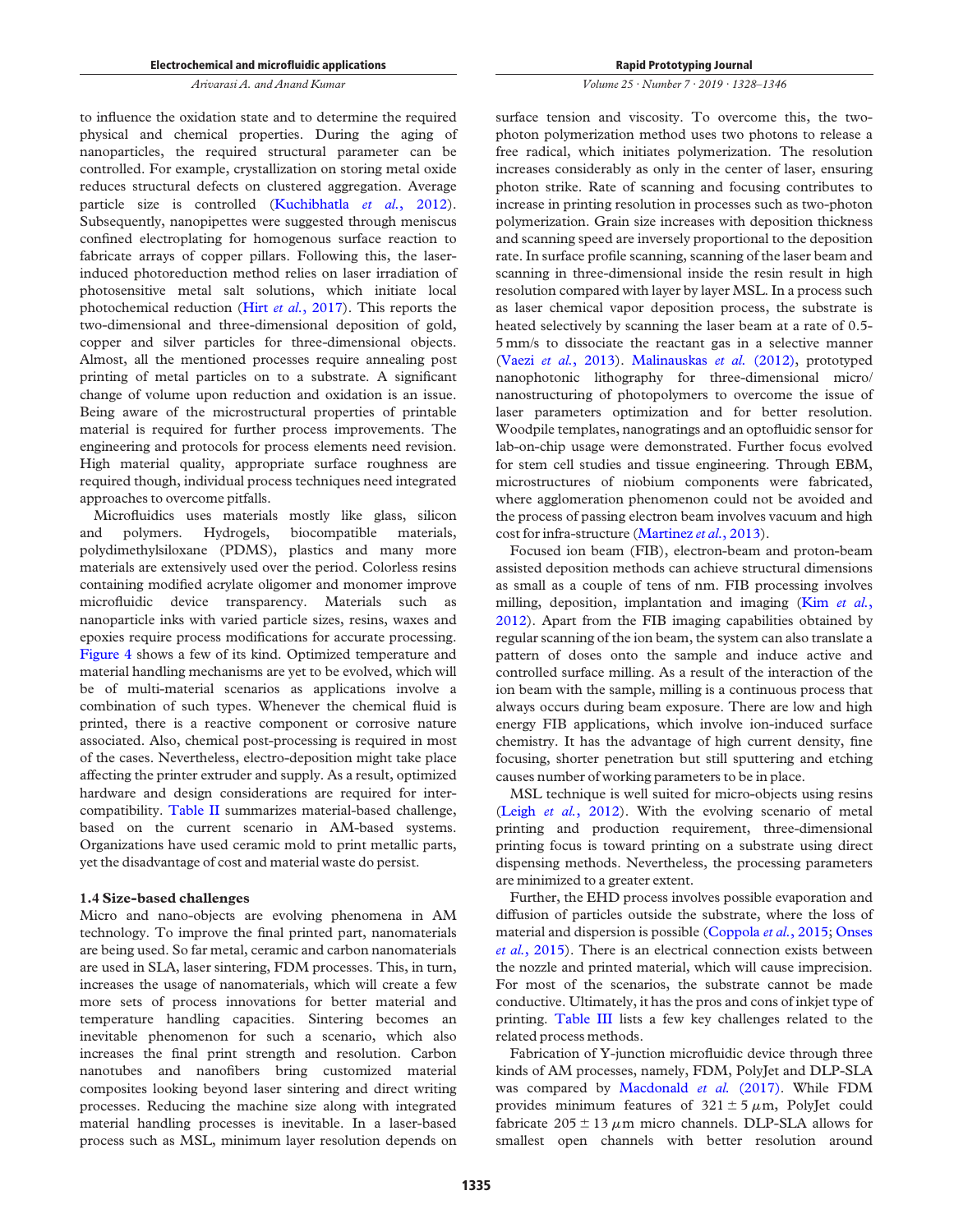*Volume 25 · Number 7 · 2019 · 1328*–*1346*

Table II Materials based challenges for AM

| Group                                                                                        | Challenges in three-dimensional printing                                                                                                                                                                                                                                                                                                                                                                                                                                                                                                                                                                                                                                                                                |  |  |  |  |
|----------------------------------------------------------------------------------------------|-------------------------------------------------------------------------------------------------------------------------------------------------------------------------------------------------------------------------------------------------------------------------------------------------------------------------------------------------------------------------------------------------------------------------------------------------------------------------------------------------------------------------------------------------------------------------------------------------------------------------------------------------------------------------------------------------------------------------|--|--|--|--|
| <b>Materials in liquid form</b><br>(Hardin et al., 2015; Ota et al., 2016; Lee et al., 2016) | Mostly resins and metals are used in liquid form through most of the three-dimensional<br>printing processes mentioned in Table1. Chemicals, glass wares are of upcoming interest.<br>Resins have to be customized for its better material properties<br>More prototypes in required application areas need improvement in material innovations<br>Material wastage in all terms is not reused. Breakage exists due to incorrect infill<br>Difficulty in direct extrusion like FDM. Usage of complex nozzle structures, which also<br>charges the fluid. Fluid flow properties and printing conditions require extensive research<br>Rheological and wetting property needs an extensive exploration before prototyping |  |  |  |  |
| Usage of nanoparticles in three-dimensional printing<br>(Singh et al., 2017; Ivanova, 2013)  | Formulation of flow properties should fit the process<br>Agglomeration of nanoparticles needs to be handled as part of the process<br>Even though lower melting or sintering temperature is an advantage with a nanoparticle as<br>a three-dimensional printing material, clogging issues might persist on improper handling<br>Based on particle size, processing procedures vary including the aging process. The process<br>should include the scenario                                                                                                                                                                                                                                                              |  |  |  |  |
| <b>Reactive ink form</b><br>(Vaezi, 2013; Wang and Liu, 2014)                                | In the existing processes, inline sintering system for extrusion-based processes is absent<br>Printing nanoparticles could result in varied surface roughness based on printing speed and<br>extrusion principle<br>Gold, silver and copper reactive inks are normally used and they could react with nozzle or<br>substrate, which requires a thorough corrosion study. Nozzle customization like suitable<br>coatings would be required accompanying suitable chemical post-processing<br>Electro-deposition might take place, where there is a supply between printed material and<br>nozzle                                                                                                                         |  |  |  |  |

#### Table III Size-based printing challenges

| <b>Technology for micro-objects</b>                                                                                                | Challenges while three-dimensional printing                                                                                                                                                                                                                                                                                                                                                                                                                                        |
|------------------------------------------------------------------------------------------------------------------------------------|------------------------------------------------------------------------------------------------------------------------------------------------------------------------------------------------------------------------------------------------------------------------------------------------------------------------------------------------------------------------------------------------------------------------------------------------------------------------------------|
| <b>EHD</b>                                                                                                                         | Evaporation and diffusion of particles, where the loss of material or dispersion is possible                                                                                                                                                                                                                                                                                                                                                                                       |
| (Ru. 2014; Khan et al., 2015)<br><b>FIB</b><br>(Kim et al., 2012; Geiss 2014)<br><b>MSL</b><br>(Sun, 2013; Macdonald et al., 2014) | Charge connection between substrate and nozzle exists when the printer bed moves as per geometry<br>Direct writing techniques involve huge and varying temperatures, which also involves either/or milling, imaging,<br>beam overlaps and gas injections. Three-dimensional printing techniques have variants in every application prints<br>Suited for fully micro-objects using customized resins. Printing on a substrate has issues, where most of the<br>applications require |

 $154 \pm 10 \ \mu$ m with faster processing. The fluidic behavior such as laminar flow performance is similar to current microfluidic devices. Commercial photopolymers is better handled by DLP-SLA. At the same time, PolyJet was able to mass produce microfluidic devices. It is found to be most useful for fabricating complex microfluidic systems including droplet generation and cell culture platforms. FDM has wider material choices such as PLA, electrically conductive composites such as carbon, grapheme etc., the materials are resistant to hydrolysis, polar solvents, acids and alkalis. FDM suits for fabrication of low cost micro mixers. "Suitable printer for the job" with a single or multiple processes and materials to fabricate microfluidic devices compatible to chemical or biological samples is a prevailing challenge.

#### 1.5 Application-based challenges

Microfluidic device functions are sample preparation, liquid separation, detection operation and fluid manipulation. Pumps, valves and mixers are device add-ons to help fluid manipulation. Samples are sensed and detected using either electrochemical (potentiometry, amperometry or conductivity), mass spectrometry or biosensor methods transducted and amplified (Ho *et al.*, 2015).

Okandan and co-workers produced monolithic chips with tightly integrated valves, pumps and micro mechanical cell manipulators using micromachining technology. The process exhibits limitations to fabricate flow channels with integrated electrodes using MEMS, which requires manipulation of electromagnetic fields (Okandan *et al.*, 2001) through bulk micro machining etching techniques. Compared to conventional soft lithography, SLA is fast, convenient and cost-efficient (Yazdi *et al.*, 2016). Complicated three-dimensional microproducts in electrochemical areas such as micro sensors, electrochemical energy storage devices, portable detection devices, array of electrodes, devices for electro and bio analysis, deposition and coating techniques if fabricated or printed using AM requires careful process selections. Potentially, these contribute to MEMS, microfluidics and a lab on chip technologies. In the current scenario, selected single process is difficult to suit printing requirements for a functional device (Macdonald *et al.*, 2017).

The microfluidic device is fabricated through multiple steps. Normally a soft lithography is used, which is PDMS castingbased three-dimensional moulding. First, the channel patters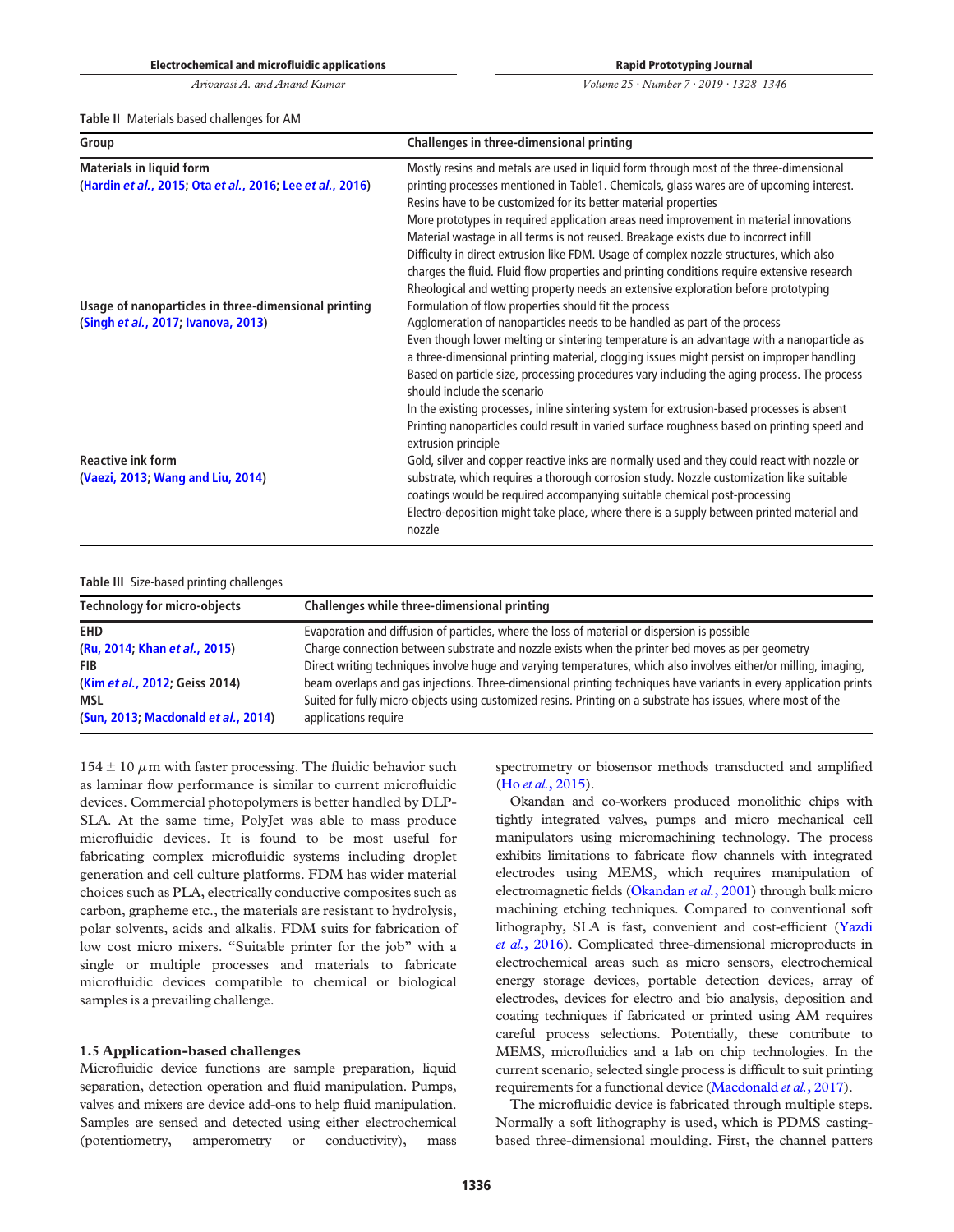*Volume 25 · Number 7 · 2019 · 1328*–*1346*

are CAD drawn. Next, the channels are moulded on a SU-8 master. The fabricated mould is filled with PDMS, which is cured over 2 h. Once cured, PDMS is removed and cut into required shapes. Oxygen plasma increases strength between PDMS and glass. All these involve manual process and also time consuming. Accuracy is moderate.

The prominent advantages three-dimensional printing offers for microfluidic fabrication over conventional methods include direct additive method of processing instead of multiple steps, fastness in production, innovative designs, cost effectiveness and wide range of materials used. There is no assembly process; instead three-dimensional printing produces in a consecutive series of automated steps. It involves embedding of a tissue scaffold with high porosity, high resolution pore structures in the device and printing biomaterials. Minute three-dimensional structures are layered, which form intricate parts (Ho *et al.*, 2015).

Devices printed in various layer thickness shows that electrodes are printed with very fewer layer heights in terms of z motor movements (Table IV and Figure 6). Combination of chemical and microfluidic is one of the few combined sensor application areas where novel developments are based on, for threedimensional printing. Considering electrochemical and microfluidic-based sensing devices, material combinations are of varied nature, along with necessary improved processing requirements (Ambrosi and Pumera, 2016; Kamei *et al.*, 2015; Erkal *et al.*, 2014; Lee *et al.*, 2015; Kitson *et al.*, 2012). Automated liquid handlers are required for supply and process of reagents additions, filtration and purification steps, and catalyst mechanisms along with excess gas release system. Processes used for electrochemical include photopolymerization, extrusion,

powder-based and lamination technology. Overall, limitations include areas of multi-material, high cost, low yield of production, post-processing additional requirements, mechanical constraints and major design constraints (Wu *et al.*, 2015). Alternate photo-initiators and ability to print materials on the substrate are of interest.

Although newly developed composite AM technologies such as electro SLA process (Pan *et al.*, 2015), light directed electrophoretic deposition (Pascall *et al.*, 2014), copper mixed iron powder extrusion using a unique process (Hwang *et al.*, 2015) have not been adopted for microfluidic device fabrications yet (Yazdi*et al.*, 2016).

Research studies are reported by Arivarasi *et al.*(2016) on the electrochemical cyanide solution potassium gold cyanide (PGC) being electroless plated through a proposed threedimensional printing process. The nanoporous gold film is fabricated by immersing copper in PGC, which is tested for surface conductivity. The resulting surface is used for testing heavy metal ions in water. The surface requires specific roughness and porosity for which nano porous gold is formed on copper layer replacing conventional electroless plating. The required porosity on surface is aimed at higher percentage, grain size around 2.5 microns.

Layering of copper ink was prototyped by Arivarasi and team using a spray extruder fitted to FDM machine. The copper particles of 100 nm are coated over silicon substrate having a thickness around  $7 \mu m$  (Arivarasi and Kumar, 2017). Normally metals are printed using laser sintering but it is tougher to print on substrates. For a FDM printer to move in precise manner, there is a suggestion by Saldanha *et al.* (2017)

|  |  |  | <b>Table IV</b> Resolution data-based on material and processing |  |  |  |  |  |  |  |
|--|--|--|------------------------------------------------------------------|--|--|--|--|--|--|--|
|--|--|--|------------------------------------------------------------------|--|--|--|--|--|--|--|

| <b>Material used</b>                                      | "z" Resolution<br>$(\mu m)$ | <b>Device</b>                                                                            | <b>Process</b>                        | <b>Multi material</b> |
|-----------------------------------------------------------|-----------------------------|------------------------------------------------------------------------------------------|---------------------------------------|-----------------------|
| <b>Acrylates and monomers</b>                             | 16                          | Fluidic device for drug transport<br>(Anderson et al., 2013)                             | Microfluidic                          | Yes                   |
| Plastic, polymer, polypropylene                           | 800                         | Reactive micro channels, pumping lid (Walczak and<br>Adamski, 2015)                      | Microfluidic                          | Yes                   |
| <b>PlasCLEAR</b>                                          | 25                          | Microfluidic chip for cell printing (Waheed et al., 2016)                                | Microfluidic                          | No                    |
| <b>Resin filled with multi-walled</b><br>carbon nanotubes | 50                          | Tactile sensor (Vatani et al., 2015)                                                     | Electrochemical                       | No                    |
| Copper                                                    | 250                         | EDM electrode (Ketchagias et al., 2008)                                                  | Electrochemical                       | No                    |
| Adhesive coated polymer, cellulose,<br>plastic and metal  | 10                          | Epoxy die, electrochemical flow cell (Gross et al., 2014)                                | Electrochemical                       | Yes                   |
| Li titanate powder mixed<br>chemical solution             | 70                          | Li-ion micro battery (Sun et al., 2013)                                                  | Electrochemical                       | No                    |
| Resins                                                    | 0.001                       | Electrodes and chemical<br>coating (Calvert, 2001)                                       | Electrochemical                       | No                    |
| Metals (powder)                                           | 0.01                        | Conductive electrodes,<br>porous materials,<br>epoxy printing (Ambrosi and Pumera, 2016) | Electrochemical                       | Yes                   |
| <b>UV curable resins</b>                                  | 0.001                       | Microfluidic chip<br>with counter and<br>reference electrodes (Vaezi et al., 2013)       | Microfluidics and<br>electro chemical | Yes                   |
| <b>Plastic and metal</b>                                  | 127                         | Thin sheets and tubes (Wong and Hernandez, 2012;<br>Kamarauzaman et al., 2015)           | Microfluidics and<br>electro chemical |                       |
| <b>PLA</b>                                                | 100                         | Tubes and electrodes;<br>virus sensor (Ambrosi and Pumera, 2016, Ru et al., 2014)        | Microfluidics and<br>electro chemical | No                    |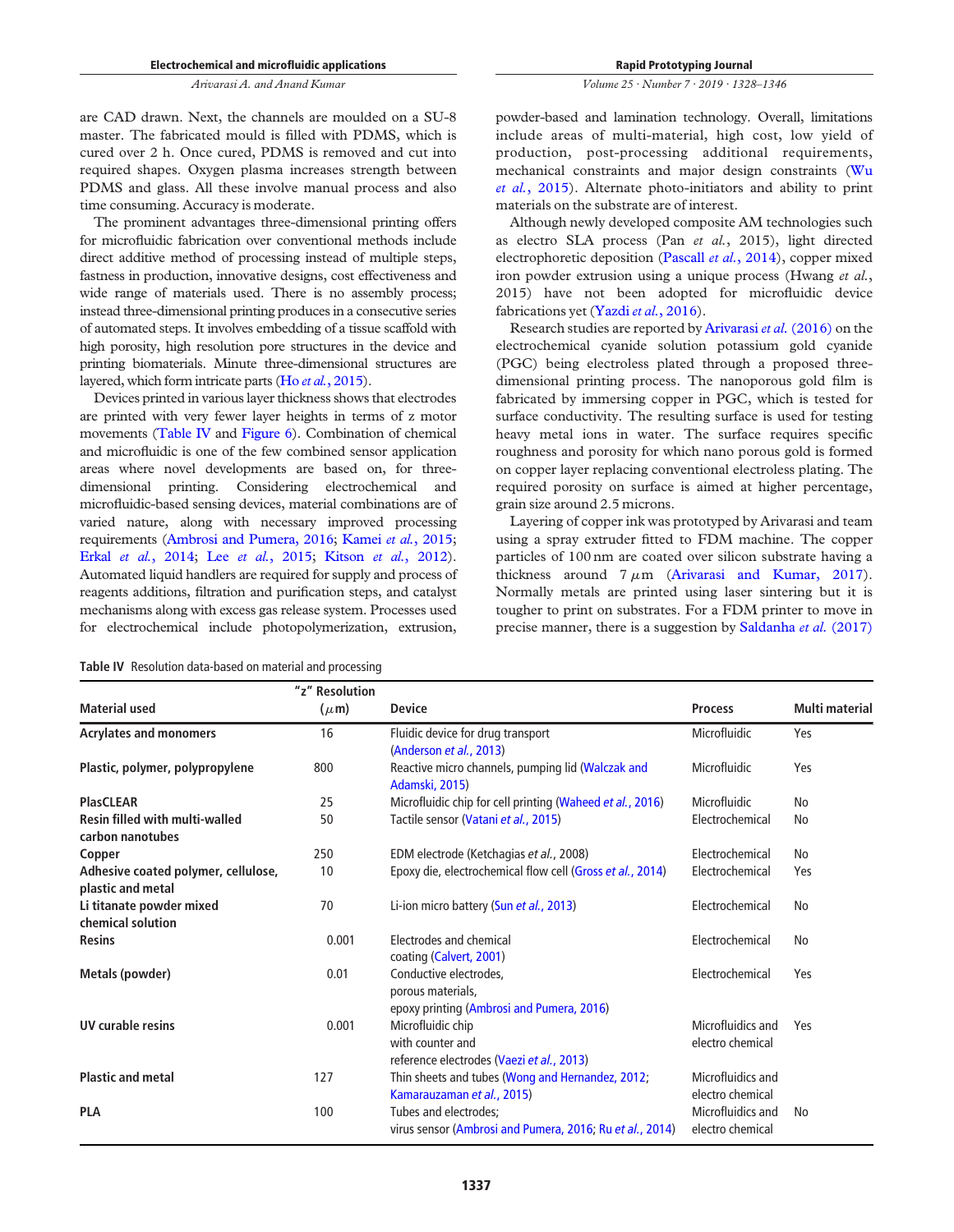Rapid Prototyping Journal

*Volume 25 · Number 7 · 2019 · 1328*–*1346*

**Figure 6** Devices printed in various layer thicknesses



and Si-iong and Len (2017) to use piezo walk motor instead of stepper, which results in nano resolution.

For the specific combination of applications, the following techniques are often used: photopolymerisation, extrusion, powder-based and lamination. Mostly the macro size objects with micro meter resolution are prototyped currently (Sun *et al.*, 2013; Zhang *et al.*, 2017; He *et al.*, 2016; Hardin *et al.*, 2015). When it comes to micro and nano-sized features, combining with chemical handling constraints the horizon widens for e.g. MEMS sensors. Limitations such as multimaterial handling, high cost, design complexities and lowresolution parts impose a greater roadblock toward obtaining increasing prototypes. Conductive electrodes formed from handling liquid metals and solutions are possible through threedimensional printing, but with certain process improvements involving heterogeneous combinations.

Erkal with their team demonstrated the ease of integrated electrochemical schemes for three-dimensional printers. They designed microfluidic chips on electrode materials such as platinum, silver and gold. They are added to a threaded receiving port for neurotransmitter detection, measuring oxygen tension in red blood cells, enabling fluid interconnects, membrane insertion to enable molecule detection etc., The detection surface or parts can be printed any number of times if needs to be reused (Erkal *et al.*, 2014).

EDM electrode was three-dimensional printed (Kechagias *et al*, 2008). Possible variations were also listed comparing original shape. Au *et al.* (2015) used a binder jetting threedimensional printer to create plaster block. This created a porous surface, which was post-treated with epoxy resin for hardening. Printing conditions play a vital role to avoid further chemical treatments post printing. Further sealed reaction ware device was fabricated keeping in mind the reaction sequences, volatility, sequence, automation and filtration of required materials (Kitson *et al.*, 2013). Re-configurable chemical tools are of interest using FDM type of model. In a similar context, multifunctional reaction wares were designed containing a solution holding chamber, mixing and reaction chambers fitting with a camera (Symes *et al.*, 2012). This work posed initial set up toward optimal engineered set up resulting in an integrated design.

FDM commercial printer "Profi3D Maker" was used in a study to print ABS microfluidic chip for bacteria deoxyribonucleic acid (DNA) detection. The goal was to isolate microbial particles such as whole bacteria, cells, oxygen and other biomolecules to prevent infection taking place. The device consists of reaction chamber, two channels and a dosing capillary. The temperature sensor, fan and heating element were placed in a thermostatic box inside the chip. Gold nano particle surface is capable of binding to target DNA site, the mecA gene. MecA gene is the specific gene of the MRSA bacteria, which gets detected and amplified. Colorimetric analysis of the outcome of mecA gene and gold nanoparticles detects the bacterial presence. The device is printed with specific primers on the chip (Ho *et al.*, 2015). At the same time, if the surface is of metal say, for environmental analysis, FDM may pose a challenge. FDM can print composites, plastics and many more filaments with low range temperature operation.

Inkjet printing of microfluidic devices demonstrated ways toward integrating with chip structure (Walczak and Adamski, 2015). Also, few works are reported by Anderson *et al.* (2013) for an integrated fluidic device. Pumping lid method enabled by multi-material three-dimensional printing combines both elastic and rigid type of materials (Begolo *et al.*, 2014). Pressure and flow rates were evaluated for the model and validated. Using multiple lids or a composite lid with different inlets enter through automated pumping.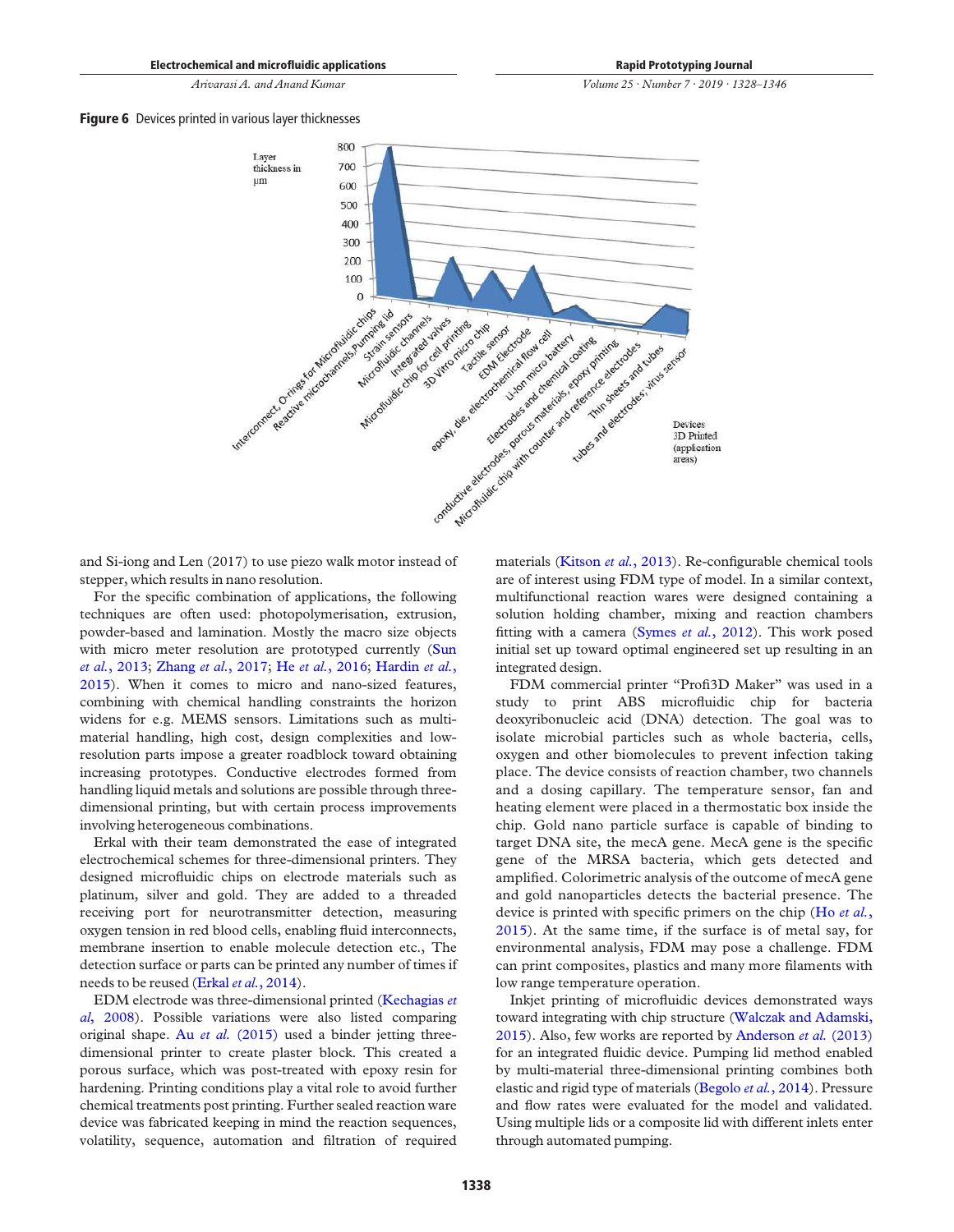Three-dimensional printing microfluidic devices for sensor systems are still evolving phenomena, having resulted in noted reported works (Hardin *et al.*, 2015; Yazdi *et al.*, 2016; Kitson *et al.*, 2012). Applications include bio-research, pathogen detection, point-of-care diagnostics, tissue engineering and multiphasic screening. More on sensor, electrochemical and microfluidic applications are listed (Table V), listing major process requirements in terms of effective fluid handling, errors correction, resolution improvement and multi-material improvements. Design of systems involves more research toward integrating both fields.

Farré-Lladós et al. (2016) prototyped micro channels suitable for high operation pressures micro particle image velocimetry circuit using rapid prototyping printer. The device would be capable of handling even complex fluid such as grease. Material used was PDMS and polymer with young modulus starting 360 kPa. The novel three-dimensional printer method can manufacture high pressure micro channels, subsequently sealed using glass slides with ultra violet curable glue. In this case, micro-channel and hydraulic hose connection is manufactured as a single integrated part using Stratasys three-dimensional printer. The printed microchannels could withstand pressures up to 5 Mpa without leakages.

An integrated porous membrane and embedded liquid reagents was prototyped by multi material three-dimensional printer to analyze nitrate in soil. The commercially available composite filament was turned into a porous material through dissolution of a water soluble material. Before sealing, liquid reagents were integrated by pausing the printer. Three different FDM filaments, namely, 1.75 mm PLA, clear ABS and Lay Felt were used. Here each device is used only once to avoid analyte adsorption and fouling.

Yang *et al.* (2016) prototyped silver microelectrode arrays (Figure 7) with three different electrode spacings, which were fabricated by three-dimensional printing through aerosol technology. Printed at a length scale of 15 m spacing, work established the lower limit of the microelectrode. While the direct writing method is chosen for such application, a combination of aerosol method applying sheath gas, carrier gas and the atomizer is synchronized for the X-Y stage. Comparing to the current scenario, three-dimensional printing involves Zdirection movement, which needs further design improvements to accommodate micro and nano layering of metal particles on the substrate. The analysis of the literature reveals the improvement in printed resolution. The trend is plotted reference wise in Figure 8.

Three-dimensional printing technologies are discussed by Ambrosi *et al.* (2015) where conductive electrodes used for redox and catalytic processes can be manufactured. Liquid handling systems such as voltammetric cells or microfluidic systems can be integrated with the electrode. A paster based block fabricated by Czyzewski resulted in a porous surface, post \_ processed by epoxy resin (carbon nanofiber) to harden the structure. As the next development, graphene is used in filament form for printing. Another SLA-based electrochemical printing experimentation was carried out by Snowden *et al.* (2010). Subsequently, Krejcova and Erkal *et al.* prototyped PLA-based microfluidic chip to detect influenza virus. Bishop *et al.* (2017) fabricated a microfluidic device using FDM method and used synthesis of Prussian blue nanoparticles and a

*Volume 25 · Number 7 · 2019 · 1328*–*1346*

sensing system to detect hydrogen peroxide. The process used an integrated gold surface sensing electrode.

Kamei *et al.* (2015) applied soft lithography mold process in three-dimensional printing for the fabrication of threedimensional micro channels toward applications of tissue engineering. Cell-based assays using poly dimethyl siloxane castings are fabricated (Figure 9). Much of the post-processing tasks and assembly takes effort.

# 2. Need for approaches toward process integration

For any sensors or actuators application, integrated components from various AM processes are important, which case it exceeds the normal prototyping cost and effort estimates. Considering the sensor parts to be threedimensional printed in the areas of electrochemistry and microfluidics, the design approaches addressing pitfalls, needs thorough analysis. CAD/CAM design methods were originally developed having two-dimensional in mind, whereas micro dimension complex designing needs refinement for practical printing considerations. In spite of the hype three-dimensional printing has received till date, certain key issues are ignored say., shape optimization through design software, fill density, designing micron cell and tissue structures, algorithmic topological optimization improvements. Pre and post processing need a thorough optimization particularly in support creation, porosity generation, tessellation and geometry errors. Multimaterial aspects would require a redesign of layering structures right from hardware components to software preprocessing methods.

Subsequently, the material combination and usage of nanomaterials require appropriate material supply mechanism. Syringe usage needs a standardized form receiving material supply accommodating FDM hardware. In the current scenario, when material changes often the machine design changes, for which design software bear ultimate product ideas. Three-dimensional process mechanisms need compatibility for handling multiple material and application portfolios.

Metal processing is slowly moving from powder-based to FDM-based methodology. Numerous filaments having composite combinations of metal and plastic with conductive nature are available commercially. Yet, the process could leverage the innovative signs for improvement. Processing powder produces material waste along with post-processing. High power lasers induce more material cost. While integrating with other simple threedimensional printing processes, the mentioned limitations will bring more consumer required products being threedimensional printed for mass manufacturing, and hence, economic leverage.

Suggestions include less printing errors, which might be from CAD, slicer and hardware sources. Increasing material handling compatibility is a key re-organizing scenario to be considered for the integrated process approach. The material in the form of powder, solid, liquid, and filament has to be integrated to some possible level so that sintering and laser could be made optional when essential. Incorporation of sintering system in sync with syringe holders should be possible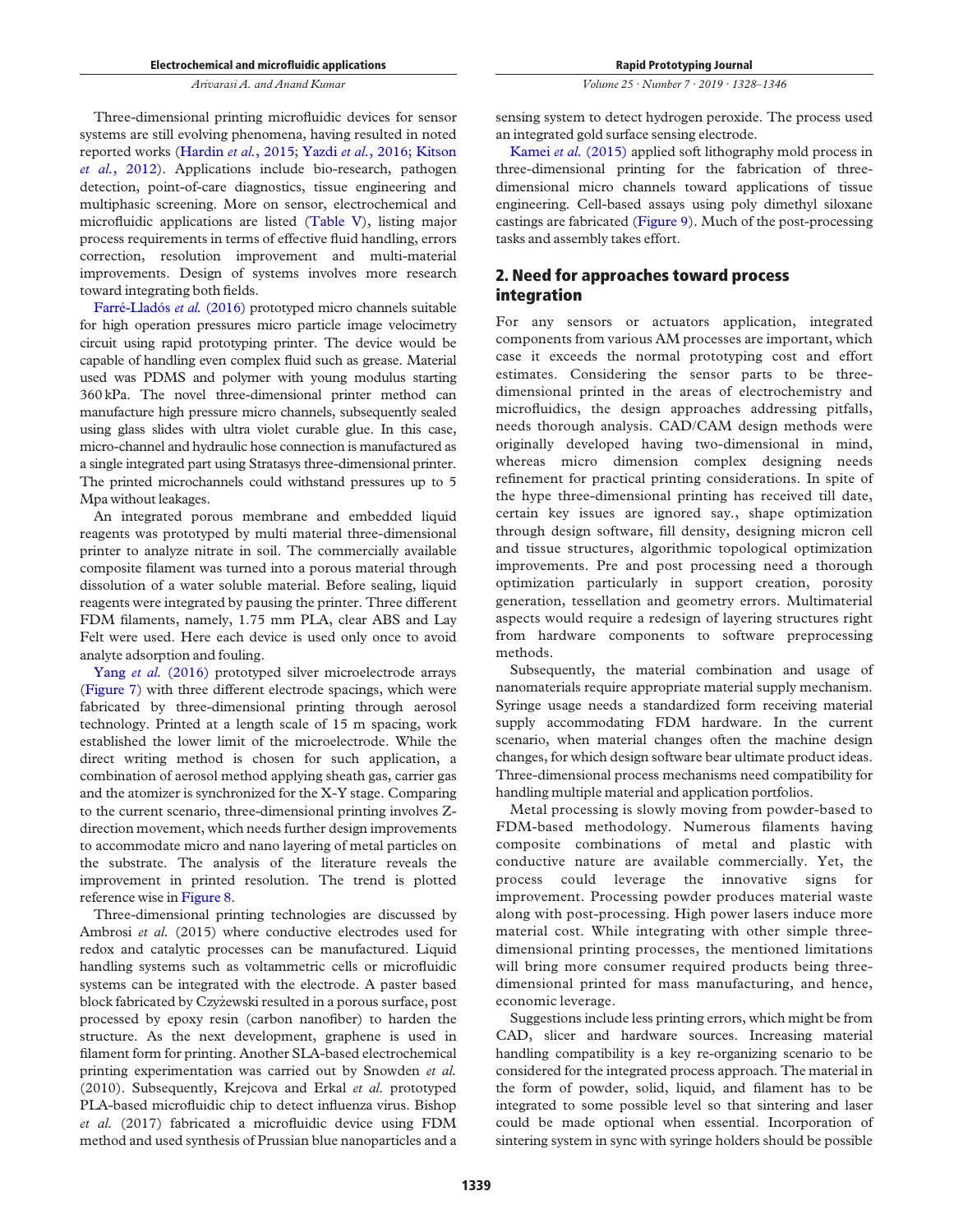Table V Application-based challenges for AM

Rapid Prototyping Journal

*Volume 25 · Number 7 · 2019 · 1328*–*1346*

| <b>Application</b>                                                                       | Challenge                                                                                                                                                                                                                                                                                                                                                                                                                                                                                                                                                                                                                                                                                                                                                          |
|------------------------------------------------------------------------------------------|--------------------------------------------------------------------------------------------------------------------------------------------------------------------------------------------------------------------------------------------------------------------------------------------------------------------------------------------------------------------------------------------------------------------------------------------------------------------------------------------------------------------------------------------------------------------------------------------------------------------------------------------------------------------------------------------------------------------------------------------------------------------|
| <b>Sensor applications</b><br>(Vatani et al., 2015; Shemelya, 2013; Vatani et al., 2013) | Printing resolution needs improvement for FDM-based micro prints<br>Metal printing on a substrate requires cost-effective process using an integrated approach<br>Film formation on a substrate requires precise resolution of deposition, whereas the AM<br>technology has to be made comparable to other technologies like e-beam and metal<br>spraying techniques. They involve vacuum or evaporation techniques, which is more costly.<br>In AM systems few aerosol methods used are complex and costly. Material is handled<br>through vacuum operation<br>Molds and frames are required for printing sensors. Mostly powder-based technologies are<br>used for metal-based sensors. Multi-material printing aspects are considered for design<br>innovations |
| <b>Electrochemical applications</b>                                                      | Three-dimensional printing of metal electrodes such as platinum, conductive copper, and                                                                                                                                                                                                                                                                                                                                                                                                                                                                                                                                                                                                                                                                            |
| (Ambrosi and Pumera, 2016; Bakker 2006; Vaezi, 2013;                                     | gold electrodes is challenging                                                                                                                                                                                                                                                                                                                                                                                                                                                                                                                                                                                                                                                                                                                                     |
| Ivanova et al., 2013; Hirt et al., 2017)                                                 | Mostly layering metal using cost-effective means needs more research and prototypes<br>Sample handling with oxidation and reduction potentials is of significance<br>Integrated reaction wares with software for chemical processing and printing is yet to evolve<br>Printing conditions for process specific variables, conditions require a framework<br>Complex design methodologies are in place. Prototypes are not yet commercialized like seen<br>for other few sensing products                                                                                                                                                                                                                                                                           |
| <b>Microfluidic</b>                                                                      | PDMS molding for post-treatment is tough. Variations in AM processes are required often.                                                                                                                                                                                                                                                                                                                                                                                                                                                                                                                                                                                                                                                                           |
| applications                                                                             | Limitations in material properties and surface finish have to be overcome                                                                                                                                                                                                                                                                                                                                                                                                                                                                                                                                                                                                                                                                                          |
| (Macdonald et al., 2014; Yazdi et al., 2017; Farré-Lladós<br>et al., 2016)               | Peeling issues persist. PDMS is not currently used in three-dimensional printing due to slow<br>polymerization and solidification property<br>Channels less than 50-100 $\mu$ m is tough to be three-dimensional printed. Improvement in<br>resin property is required                                                                                                                                                                                                                                                                                                                                                                                                                                                                                             |
|                                                                                          | Hardware modifications necessary (SLA-based)<br>Preparation of customized resin is time-consuming. A mostly hybrid type of printing is<br>possible                                                                                                                                                                                                                                                                                                                                                                                                                                                                                                                                                                                                                 |
|                                                                                          | Varied surface roughness post-printing                                                                                                                                                                                                                                                                                                                                                                                                                                                                                                                                                                                                                                                                                                                             |
|                                                                                          | Transparent materials are tough to be processed. Optimization in design, hardware and<br>processing steps                                                                                                                                                                                                                                                                                                                                                                                                                                                                                                                                                                                                                                                          |
|                                                                                          | While macro and millifluidic (flow channels $>$ 4 mm) is easily possible to be three-<br>dimensional printed, microfluidic types have constraints such as increasing connectivity, in-<br>situ reactions designs, temperature control, solvent compatibility, etc.,                                                                                                                                                                                                                                                                                                                                                                                                                                                                                                |
| <b>Combined electrochemical and microfluidic applications</b><br>(Yazdi et al., 2016)    | Evolving metal mixed filaments could be used for combined applications<br>Integrated printing approach combining materials and current processes enable wider reach<br>and marketing. In other words, increased material handling capability in a single machine<br>Incorporation of syringe dispensing along with sintering capability for nanomaterial printing<br>could be materialized<br>Integration around FDM process increases cost effectiveness                                                                                                                                                                                                                                                                                                          |
|                                                                                          | FDM resolution is not suitable for micro or nano micro fluidic feature parts and has rough<br>outer structures                                                                                                                                                                                                                                                                                                                                                                                                                                                                                                                                                                                                                                                     |
|                                                                                          | In spite powder-based processes provide high resolution, removal of the excess materials for<br>internal microfluidic channels make the technique unsuitable                                                                                                                                                                                                                                                                                                                                                                                                                                                                                                                                                                                                       |
|                                                                                          | Project HD machines produce less resemblance shapes to normal objects. Vertical to<br>horizontal orientation is bad (Yazdi et al., 2016)                                                                                                                                                                                                                                                                                                                                                                                                                                                                                                                                                                                                                           |

for metal printing through desktop systems. Material wastage is lesser in FDM-based dispensing process. Hereby, process integration requirements (Figure 10) could optimize the way three-dimensional printing scenario extends toward the future.

# 3. Summary and conclusion

To conclude, an overall review of current challenges is performed and classified for further optimization areas. Process, material, size and application-based challenges are charted out for further clarity in addressing through an integrated approach of processes. While process definitions involve design, slicing, hardware and application-based on size, based on printed objects, further refinement requires for an integrated approach, which would address challenges discussed. While the integration technique could be proposed to be designed around FDM, which is a costeffective process, sintering could be preferred with simple photonic sintering instead of high power lasers for small size applications. Usage of high power lasers even for smaller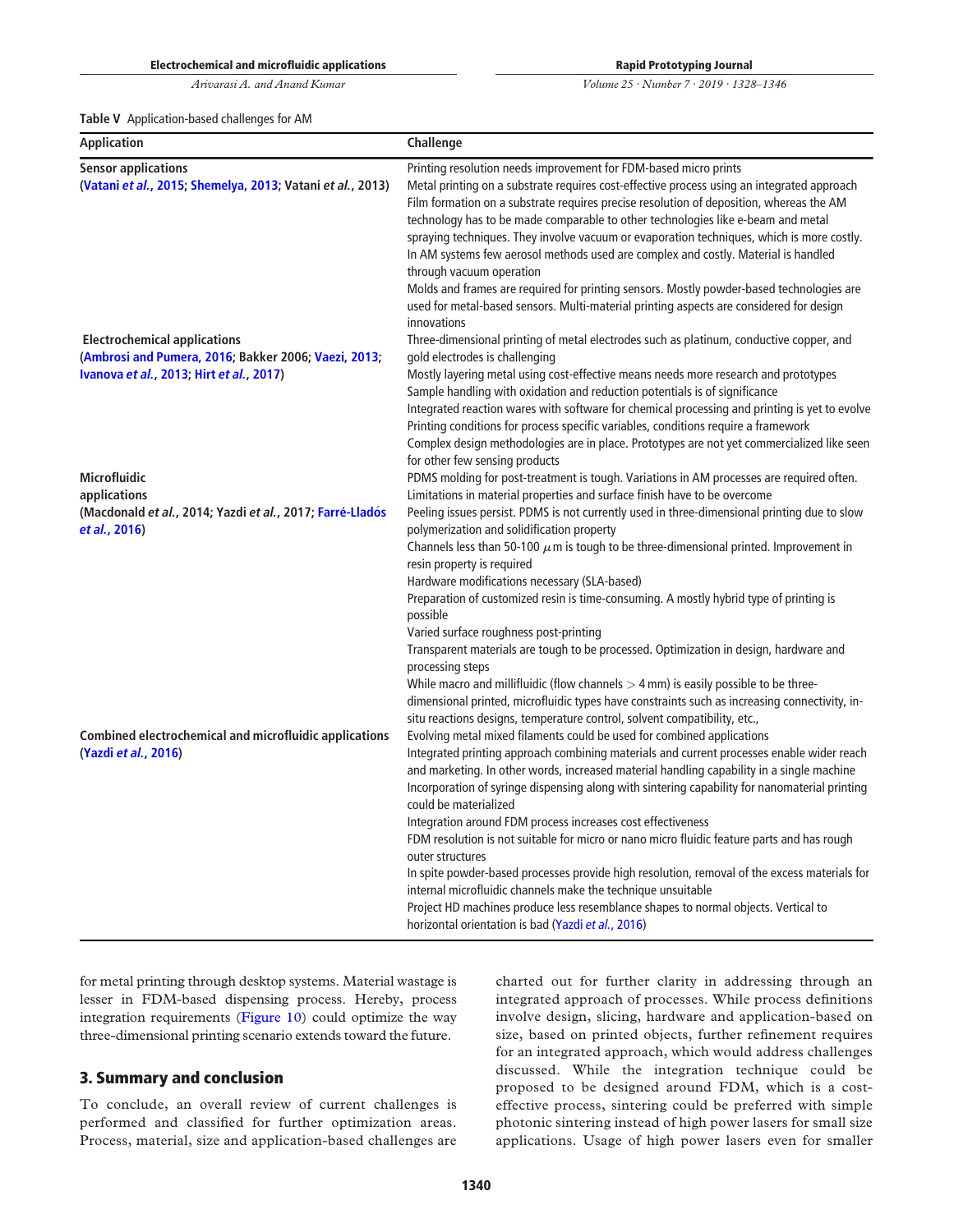Figure 7 Schematic showing the fabrication process for microelectrode arrays using an aerosol jet printer (Yang et al., 2016)



Notes: (a) Aerosol printer schematic; (b) aerosol printer: closer schematic; (c) schematic of microelectrode array; (d) image of printed array

Figure 8 Improvements in print resolution through literature references

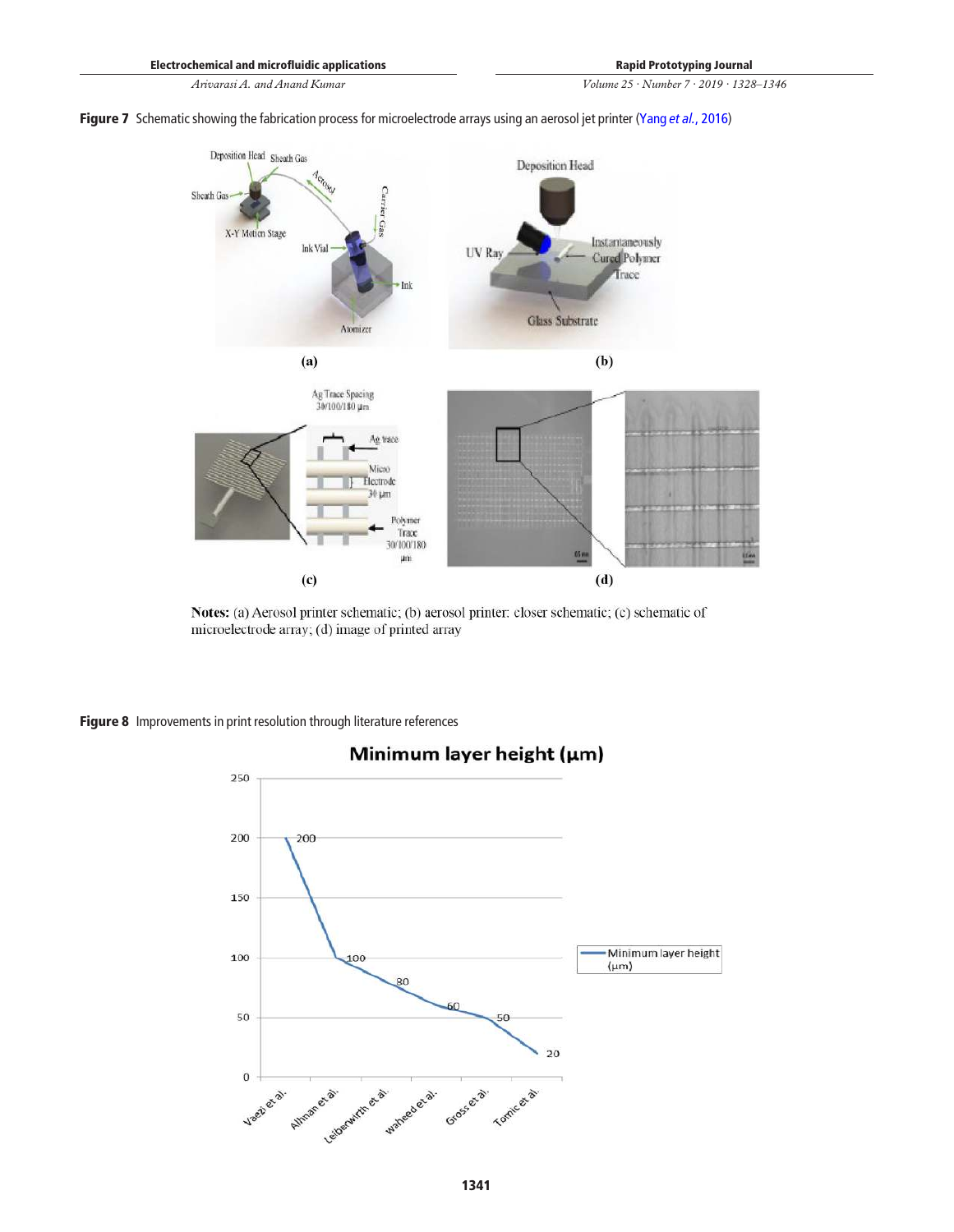*Volume 25 · Number 7 · 2019 · 1328*–*1346*

**Figure 9** Micro channel fabrication example



Source: (Kamei et al., 2015)

Figure 10 Process integration requirements



applications could be avoided using such an approach. Techniques of handling extruder jams in FDM can be enhanced by additional designs such as supportive pathways at specific points during extrusion. Material fabrication needs to provide improved melting properties or temperature handling to avoid jams. Increase in resolution can be obtained by alternate precise motors instead of steppers that are used currently. Quality of printing should be increased by proper selection of material, motor speed, the optimum scanning speed of lasers matching materials, etc. Application of three-dimensional printing to microfluidic and electrochemical device fabrications will enhance their use as portable diagnostic tools in limited resource requirements and enhance future research. Together with the exploration of mentioned areas and analysis followed by design prototypes, outlines for promising future work.

### References

- Ambrosi, A. and Pumera, M. (2016), "3D-printing technologies for electrochemical applications", *Chemical Society Reviews*, Vol. 45, doi: 10.1039/C5CS00714C.
- Anderson, K.B., Lockwood, S.Y., Martin, R.S. and Spence, D.M. (2013), "A 3D printed fluidic device that enables integrated features", *Analytical Chemistry*, Vol. 85 No. 12, pp. 5622-5626, doi: 10.1021/ac4009594.
- Anzalone, G.C., et al. (2013), "A low-cost open-source metal 3-D printer", *IEEE Access*, Vol. 1, pp. 803-810, doi: 10.1109/ACCESS.2013.2293018.
- Arivarasi, A. and Kumar, A. (2017), "Layering of copper-ink using 3D printing & amp; characterization", WSEAS Transactions on Environment and Development, 13.
- Arivarasi, A., Kumar, A.R. and Krishnan, J.N. (2016), "Design & material characterization of potassium gold cyanide immersed layers for 3D printing nano Sensor'", in *Lecture Notes in Engineering and Computer Science*, Vol 1.
- Au, A.K., Bhattacharjee, N., Horowitz, L.F., Chang, T.C. and Folch, A. (2015), "3d-printed microuidic automation", *Lab on a Chip*, Vol. 15 No. 8, pp. 1934-1941.
- Bang Pham, C., Fai Leong, K., Chiun Lim, T. and Sin Chian, K. (2008), "Rapid freeze prototyping technique in bioplotters for tissue scaffold fabrication", *Rapid Prototyping Journal*, Vol. 14 No. 4, pp. 246-253, doi: 10.1108/ 13552540810896193.
- Begolo, S., Zhukov, D.V., Selck, D.A., Li, L. and Ismagilov, R. F. (2014), "The pumping lid: investigating multi-material 3D printing for equipment-free, programmable generation of positive and negative pressures for microfluidic applications", *Lab on a Chip*, Vol. 14 No. 24, pp. 4616-4628.
- Calvert, P. (2001), "Inkjet printing for materials and devices", *Chemistry of Materials*, Vol. 13 No. 10, pp. 3299-3305, doi: 10.1021/cm0101632.
- Castro e Costa, E., Duarte, J.P. and Bártolo, P. (2017), "A review of additive manufacturing for ceramic production", *Rapid Prototyping Journal*, Vol. 23 No. 5, pp. 954-963, doi: 10.1108/RPJ-09-2015-0128.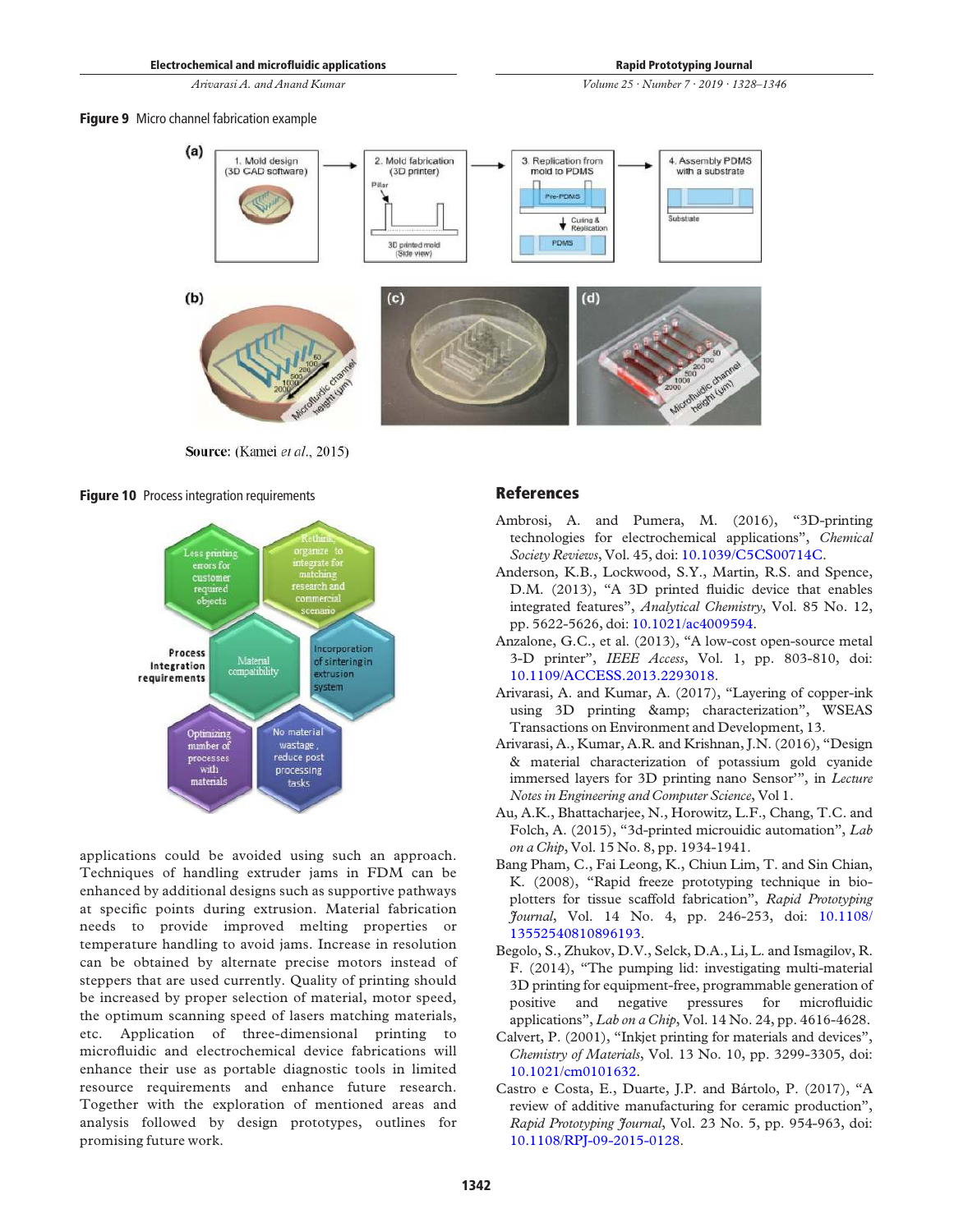- Chang, W.Y., Fang, T.-H., Lin, H.-J., Shen, Y.-T. and Lin, Y.-C. (2009), "A large area flexible array sensors using screen printing technology', IEEE/OSA ", *Journal of Display Technology*, Vol. 5 No. 6, pp. 178-183, doi: 10.1109/ JDT.2008.2004862.
- Compton, B.G. and Lewis, J.A. (2014), "3D-printing of lightweight cellular composites", *Advanced Materials*, Vol. 26 No. 34, pp. 5930-5935, doi: 10.1002/adma.201401804.
- Coppola, S., Mecozzi, L., Vespini, V., Battista, L., Grilli, S., Nenna, G., Loffredo, F., Villani, F., Minarini, C. and Ferraro, P. (2015), "Nanocomposite polymer carbon-black coating for triggering pyro-electrohydrodynamic inkjet printing", *Applied Physics Letters*, Vol. 106 No. 26, doi: 10.1063/1.4923469.
- Cotteleer, M.J. (2014), "3D opportunity: additive manufacturing paths to performance, innovation, and growth", *SIMT Additive Manufacturirng Symposium*, p. 23, available at: http://simt.com/uploads/4881/SIMT\_AM\_ Conference\_Keynote.pdf
- Dudek, P. (2013), "FDM 3D printing technology in manufacturing composite elements", *Archives of Metallurgy and Materials*, Vol. 58 No. 4, pp. 1415-1418, doi: 10.2478/ amm-2013-0186.
- Erkal, J.L., Selimovic, A., Gross, B.C., Lockwood, S.Y., Walton, E.L., McNamara, S., Martin, R.S. and Spence, D. M. (2014), "3D printed microfluidic devices with integrated versatile and reusable electrodes", *Lab on a Chip*, Vol. 14 No. 12, pp. 2023-2032.
- Espalin, D., *et al.* (2014), "Rapid prototyping journal a review of melt extrusion additive manufacturing processes: i. Process design and modeling", *Rapid Prototyping Journal Rapid Prototyping Journal Rapid Prototyping Journal Iss Rapid Prototyping Journal*, Vol. 20 No. 3, pp. 192-204, doi: 10.1108/RPJ-01-2013-0012.
- Farré-Lladós, J., Casals-Terré, J., Voltas, J. and Westerberg, L. G. (2016), "The use of rapid prototyping techniques (rpt) to manufacture micro channels suitable for high operation pressures and <sup>m</sup>piv", *Rapid Prototyping Journal*, Vol. 22 No. 1, pp. 67-76.
- Gao, W., Zhang, Y., Ramanujan, D., Ramani, K., Chen, Y., Williams, C.B., Wang, C.C., Wang, Y.C., Zhang, S. and Zavattieri, P.D. (2015), "The status, challenges, and future of additive manufacturing in engineering", *Computer-Aided Design*, Vol. 69, pp. 65-89.
- Gibson, I., Rosen, D.W. and Stucker, B. (2014), *Additive Manufacturing Technologies*, (Vol. 17)., Springer, New York, NY.
- Gross, B.C., *et al.* (2014), "Evaluation of 3D printing and its potential impact on biotechnology and the chemical sciences", *Analytical Chemistry*, Vol. 86 No. 7, pp. 3240-3253, doi: 10.1021/ac403397r.
- Guo, Y., Patanwala, H.S., Bognet, B. and Ma, A.W. (2017), "Inkjet and inkjet-based 3D printing: connecting fluid properties and printing performance", *Rapid Prototyping Journal*, Vol. 23 No. 3, pp. 562-576, doi: 10.1108/RPJ-05- 2016-0076.
- Hardin, J.O., Ober, T.J., Valentine, A.D. and Lewis, J.A. (2015), "Microfluidic print heads for multimaterial 3D printing of viscoelastic inks", *Advanced Materials*, Vol. 27 No. 21, pp. 3279-3284, doi: 10.1002/adma.201500222.

*Volume 25 · Number 7 · 2019 · 1328*–*1346*

- Hayashi, M., Zhang, Y., Hayase, M., Itoh, T. and Maeda, R. (2014), "'3D mask modules using two-photon direct laser writing technology for continuous lithography process on fibers", National Institute of Advanced Industrial Science and Technology (AIST), Tsukuba, pp. 60-63.
- He, Y., Wu, Y., Fu, J.Z., Gao, Q. and Qiu, J.J. (2016), "Developments of 3D printing microfluidics and applications in chemistry and biology: a review", *Electroanalysis*, Vol. 28 No. 8, pp. 1658-1678.
- Hertle, S. Drexler, M. and Drummer, D. (2016), "Additive manufacturing of poly (propylene) by means of melt extrusion", pp. 1482-1493.
- Hirt, L., Reiser, A., Spolenak, R. and Zambelli, T. (2017), "Additive manufacturing of metal structures at the micrometer scale", *Advanced Materials*, Vol. 29 No. 17, doi: 10.1002/adma.201604211.
- Ho, C.M.B., Ng, S.H., Li, K.H.H. and Yoon, Y.J. (2015), "3D printed microfluidics for biological applications", *Lab on a Chip*, Vol. 15 No. 18, pp. 3627-3637.
- Hofmann, M. (2014), "3D printing gets a boost and opportunities with polymer materials", *ACS Macro Letters*, Vol. 3 No. 4, pp. 382-386, doi: 10.1021/mz4006556.
- Huang, S.H., Liu, P., Mokasdar, A. and Hou, L. (2013), "Additive manufacturing and its societal impact: a literature review", *The International Journal of Advanced Manufacturing Technology*, Vol. 67 No. 5-8, pp. 1191-1203.
- Ivanova, O., Williams, C. and Campbell, T. (2013), "Rapid prototyping journal additive manufacturing (AM) and nanotechnology: promises and challenges", *Rapid Prototyping Journal Rapid Prototyping Journal Iss Rapid Prototyping Journal Iss Rapid Prototyping Journal*, Vol. 19 No. 4, pp. 353-364, doi: 10.1108/RPJ-12-2011-0127.
- Jakus, A.E., Taylor, S.L., Geisendorfer, N.R., Dunand, D.C. and Shah, R.N. (2015), "Metallic architectures from 3D-Printed Powder-Based liquid inks", *Advanced Functional Materials*, Vol. 25 No. 45, pp. 6985-6995, doi: 10.1002/ adfm.201503921.
- Kamarauzaman, N., *et al.* (2015), "3D printing using digital photogrammetric data", *proceedings 2015 IEEE 11th International Colloquium on Signal Processing and Its Applications, CSPA*, Vol. 2015, pp. 66-71, doi: 10.1109/ CSPA.2015.7225620.
- Kamei, K. i., Mashimo, Y., Koyama, Y., Fockenberg, C., Nakashima, M., Nakajima, M., Li, J. and Chen, Y. (2015), "3D printing of soft lithography mold for rapid production of polydimethylsiloxane-based microfluidic devices for cell stimulation with concentration gradients", *Biomedical Microdevices*, Vol. 17 No. 2, doi: 10.1007/s10544-015- 9928-y.
- Kechagias, J., Iakovakis, V., Katsanos, M. and Maropoulos, S. (2008), "Edm electrode manufacture using rapid tooling: a review", *Journal of Materials Science*, Vol. 43 No. 8, pp. 2522-2535.
- Khan, S., Lorenzelli, L. and Dahiya, R.S. (2015), "Technologies for printing sensors and electronics over large flexible substrates: a review", *IEEE Sensors Journal*, Vol. 15 No. 6, pp. 3164-3185, doi: 10.1109/JSEN.2014.2375203.
- Khoo, Z.X., Teoh, J.E.M., Liu, Y., Chua, C.K., Yang, S., An, J., Leong, K.F. and Yeong, W.Y. (2015), "3D printing of smart materials: a review on recent progresses in 4D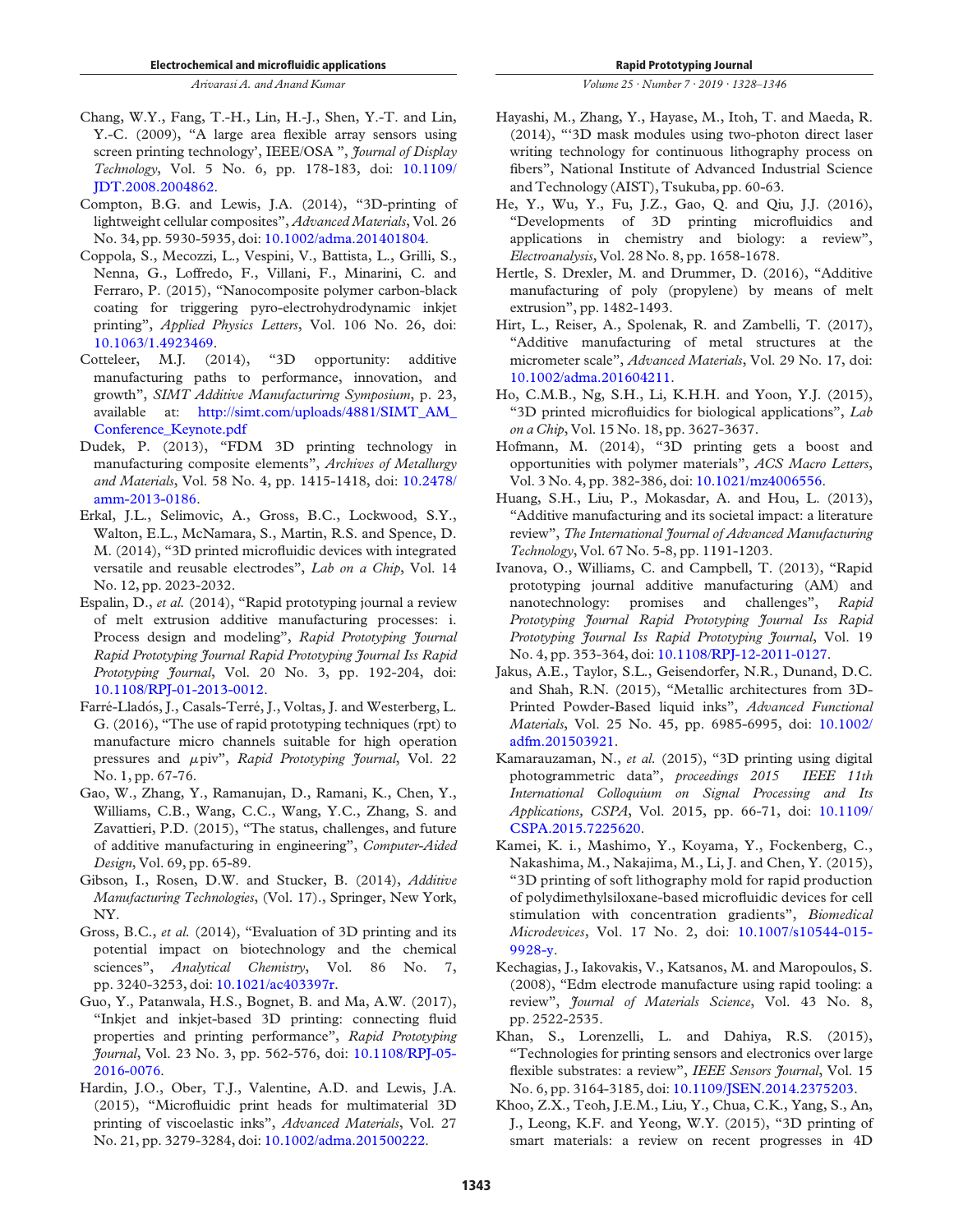printing", *Virtual and Physical Prototyping*, Vol. 10 No. 3, pp. 103-122, doi: 10.1080/17452759.2015.1097054.

- Kim, C.S., Ahn, S.H. and Jang, D.Y. (2012), "Review: developments in micro/nanoscale fabrication by focused ion beams", *Vacuum*, Vol. 86 No. 8, pp. 1014-1035, doi: 10.1016/j.vacuum.2011.11.004.
- Kitson, P.J., Rosnes, M.H., Sans, V., Dragone, V. and Cronin, L. (2012), "Configurable 3D-Printed millifluidic and microfluidic "lab on a chip" reactionware devices", *Lab on a Chip*, Vol. 12 No. 18, p. 3267, doi: 10.1039/c2lc40761b.
- Kitson, P.J., Symes, M.D., Dragone, V. and Cronin, L. (2013), "Combining 3D printing and liquid handling to produce user-friendly reactionware for chemical synthesis and purification", *Chemical Science*, Vol. 4 No. 8, pp. 3099-3103, doi: 10.1039/c3sc51253c.
- Kruth, J.-P., Leu, M.C. and Nakagawa, T. (1998), "Progress in additive manufacturing and rapid prototyping", *CIRP Annals - Manufacturing Technology*, Vol. 47 No. 2, pp. 525-540, doi: 10.1016/S0007-8506(07)63240-5.
- Kuchibhatla, S.V., Shutthanandan, V., Prosa, T.J., Adusumilli, P., Arey, B., Buxbaum, A., Wang, Y.C., Tessner, T., Ulfig, R., Wang, C.M. and Thevuthasan, S. (2012), "Threedimensional chemical imaging of embedded nanoparticles using atom probe tomography", *Nanotechnology*, Vol. 23 No. 21, pp. 215704.
- Lee, W., Kwon, D., Choi, W., Jung, G.Y., Au, A.K., Folch, A. and Jeon, S. (2015), "3D-Printed micro fluidic device for the detection of pathogenic bacteria using size-based separation in helical channel with trapezoid cross-section", *Scienti*fi*c Reports*, Vol. 5 No. 1, pp. 7, doi: 10.1038/srep07717.
- Lee, S., Kang, B., Keum, H., Ahmed, N., Rogers, J.A., Ferreira, P.M., Kim, S. and Min, B. (2016), "Heterogeneously assembled metamaterials and metadevices via 3D modular transfer printing", *Scienti*fi*c Reports*, Vol. 6 No. 1, pp. 11, doi: 10.1038/srep27621.
- Lee, Y.K., Kim, J., Kim, Y., Kwak, J.W., Yoon, Y. and Rogers, J.A. (2017), "Room temperature electrochemical sintering of zn microparticles and its use in printable conducting inks for bioresorbable electronics", *Advanced Materials*, Vol. 29 No. 38.
- Leigh, S.J., Bradley, R.J., Purssell, C.P., Billson, D.R. and Hutchins, D.A. (2012), "A simple, Low-Cost conductive composite material for 3D printing of electronic sensors", *PLoS ONE*, Vol. 7 No. 11, pp. 1-6, doi: 10.1371/journal. pone.0049365.
- McDonagh, C., Burke, C.S. and MacCraith, B.D. (2008), "Optical chemical sensors", *Chemical Reviews*, Vol. 108 No. 2, pp. 400-422.
- MacDonald, E., *et al.* (2014), "3D printing for the rapid prototyping of structural electronics", *IEEE Access*, Vol. 2, doi: 10.1109/ACCESS.2014.2311810.
- Macdonald, N.P., Cabot, J.M., Smejkal, P., Guijt, R.M., Paull, B. and Breadmore, M.C. (2017), "Comparing microfluidic performance of three-dimensional (3D) printing platforms", *Analytical Chemistry*, Vol. 89 No. 7, pp. 3858-3866.
- Malinauskas, M., Kiršanskė, G., Rekštytė, S., Jonavičius, T., Kaziulionytė, E., Jonušauskas, L., žukauskas, A., Gadonas, R. and Piskarskas, A. (2012), "Nanophotonic lithography: a versatile tool for manufacturing functional three-dimensional

*Volume 25 · Number 7 · 2019 · 1328*–*1346*

micro-/nano-objects", *Lithuanian Journal of Physics*, Vol. 52 No. 4, pp. 312-326, doi: 10.3952/lithjphys.52404.

- Martinez, E., Murr, L.E., Hernandez, J., Pan, X., Amato, K., Frigola, P., Terrazas, C., Gaytan, S., Rodriguez, E., Medina, F. and Wicker, R.B. (2013), "Microstructures of niobium components fabricated by electron beam melting", *Metallography, Microstructure, and Analysis*, Vol. 2 No. 3, pp. 183-189, doi: 10.1007/s13632-013-0073-9.
- Metal powders and alloy powders (2019), "Metal powders and alloy powders", available at: www.purechemflux.co.za/? page\_id=65 (accessed 25 April 2019).
- Mortara, L., Hughes, J., Ramsundar, P.S., Livesey, F. and Probert, D.R. (2009), "Proposed classification scheme for direct writing technologies", *Rapid Prototyping Journal*, Vol. 15 No. 4, pp. 299-309.
- Muth, J.T., Vogt, D.M., Truby, R.L., Mengüç, Y., Kolesky, D.B., Wood, R.J. and Lewis, J.A. (2014), "Embedded 3D printing of strain sensors within highly stretchable elastomers", *Advanced Materials*, Vol. 26 No. 36, pp. 6307-6312, doi: 10.1002/adma.201400334.
- Ni, Y., Ji, R., Long, K., Bu, T., Chen, K. and Zhuang, S. (2017), "A review of 3D-printed sensors", *Applied Spectroscopy Reviews*, Vol. 52 No. 7, pp. 623-652.
- O'Donnell, J., Kim, M. and Yoon, H.S. (2017), "A review on electromechanical devices fabricated by additive manufacturing", *Journal of Manufacturing Science and Engineering*, Vol. 139 No. 1, p. 010801.
- Okandan, M., Galambos, P., Mani, S.S. and Jakubczak, J.F. (2001), "Development of surface micromachining technologies for microfluidics and BioMEMS. In microfluidics and BioMEMS", *International Society for Optics and Photonics*, Vol. 4560, pp. 133-140.
- Onses, M.S., Sutanto, E., Ferreira, P.M., Alleyne, A.G. and Rogers, J.A. (2015), "Mechanisms, capabilities, and applications of high-resolution electrohydrodynamic jet printing", *Small*, Vol. 11 No. 34, pp. 4237-4266.
- Ota, H., Emaminejad, S., Gao, Y., Zhao, A., Wu, E., Challa, S., Chen, K., Fahad, H.M., Jha, A.K., Kiriya, D., Gao, W., Shiraki, H., Morioka, K., Ferguson, A.R., Healy, K.E., Davis, R.W. and Javey, A. (2016), "Application of 3D printing for smart objects with embedded electronic sensors and systems", *Advanced Materials Technologies*, Vol. 1 No. 1, p. 1600013, doi: 10.1002/admt.201600013.
- Park, J.U., Lee, S., Unarunotai, S., Sun, Y., Dunham, S., Song, T., Ferreira, P.M., Alleyene, A.G., Paik, U. and Rogers, J.A. (2010), "Nanoscale, electrified liquid jets for high-resolution printing of charge", *Nano Letters*, Vol. 10 No. 2, pp. 584-591, doi: 10.1021/nl903495f.
- Pascall, A.J., Qian, F., Wang, G., Worsley, M.A., Li, Y. and Kuntz, J.D. (2014), "Light-directed electrophoretic deposition: a new additive manufacturing technique for arbitrarily patterned 3D composites", *Advanced Materials*, Vol. 26 No. 14, pp. 2252-2256.
- Ribeiro, F. and Norrish, J. (1997), "'Making components with controlled metal deposition", *ISIE* '*97 Proceeding of the IEEE International Symposium on Industrial Electronics*, pp. 831-835, doi: 10.1109/ISIE.1997.648647.
- Ru, C., *et al.* (2014), "A review of non-contact micro- and nano-printing technologies", *Journal of Micromechanics and*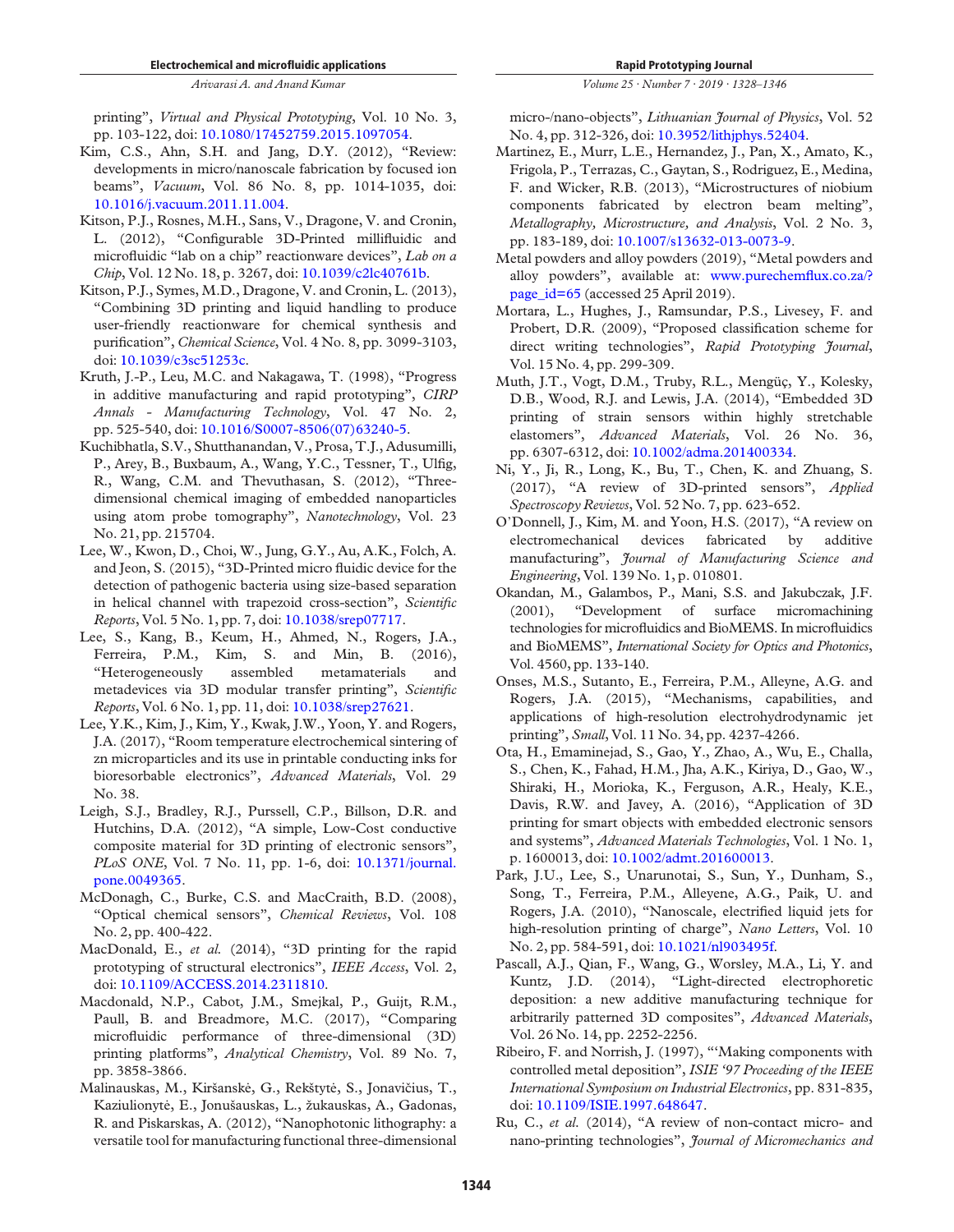*Microengineering*, Vol. 24 No. 5, doi: 10.1088/0960-1317/24/ 5/053001.

- Saldanha, S.L., Arivarasi, A. and Kumar, R.A. (2017), "Design & simulation of piezo walk motor for nano resolution in 3D printing", *IAENG Transactions on Engineering Sciences: Special Issue for the International Association of Engineers Conferences 2016 Volume II*, Vol. 2, World Scientific, November, p. 317.
- Settanni, G., *et al.* (2016), '*Protein Corona Composition of PEGylated Nanoparticles Correlates Strongly with Amino Acid Composition of Protein Surface*, doi: 10.1039/x0xx00000x.
- Shemelya, C., et al. (2013), "3D printed capacitive sensors", *IEEE SENSORS 2013 - Proceedings*, Vol. 3, pp. 1-4, doi: 10.1109/ICSENS.2013.6688247.
- Singh, S., Ramakrishna, S. and Singh, R. (2017), "Material issues in additive manufacturing: a review", *Journal of Manufacturing Processes. The Society of Manufacturing Engineers*, Vol. 25, pp. 185-200, doi: 10.1016/j.jmapro.2016.11.006.
- Sio-iong, A., Len, G. and Kon, K.H. (Eds)., (2017), "IAENG transactions on engineering sciences", *Special Issue for the International Association of Engineers Conferences 2016 Volume II*, Vol. 2, World Scientific.
- Slyper, R. and Hodgins, J. (2012), "'Prototyping robot appearance, movement, and interactions using flexible 3D printing and air pressure sensors", *Proceedings - IEEE International Workshop on Robot and Human Interactive Communication*, 1, pp. 6-11, doi: 10.1109/ROMAN.2012. 6343723.
- Snyder, T.J., Andrews, M., Weislogel, M., Moeck, P., Stone-Sundberg, J., Birkes, D., Hoffert, M.P., Lindeman, A., Morrill, J., Fercak, O., Friedman, S., Gunderson, J., Ha, A., McCollister, J., Chen, Y., Geile, J., Wollman, A., Attari, B., Botnen, N., Vuppuluri, V., Shim, J., Kaminsky, W., Adams, D. and Graft, J. (2014), "3D systems' technology overview and new applications in manufacturing, engineering, science, and education", *3D Printing and Additive Manufacturing*, Vol. 1 No. 3, pp. 169-176, doi: 10.1089/3dp.2014.1502.
- Sun, C., Fang, N., Wu, D. and Zhang, X. (2005), "Projection micro-stereolithography using digital micro-mirror dynamic mask", *Sensors and Actuators, A: Physical*, Vol. 121 No. 1, pp. 113-120, doi: 10.1016/j.sna.2004.12.011.
- Sun, K., *et al.* (2013), "3D printing of interdigitated Li-ion microbattery architectures", *Advanced Materials*, Vol. 25 No. 33, pp. 4539-4543, doi: 10.1002/adma.201301036.
- Symes, M.D., Kitson, P.J., Yan, J., Richmond, C.J., Cooper, G.J., Bowman, R.W., Vilbrandt, T. and Cronin, L. (2012), "Integrated 3D-printed reactionware for chemical synthesis and analysis", *Nature Chemistry*, Vol. 4 No. 5, pp. 349-354, doi: 10.1038/nchem.1313.
- Turner, N.B., Strong, R., A. and Gold, S. (2014), "A review of melt extrusion additive manufacturing processes: i. Process design and modeling", *Rapid Prototyping Journal*, Vol. 20 No. 3, pp. 192-204.
- Vaezi, M., Seitz, H. and Yang, S. (2013), "A review on 3D micro-additive manufacturing technologies", *International Journal of Advanced Manufacturing Technology*, Vol. 67 Nos 5/8, pp. 1721-1754, doi: 10.1007/s00170-012-4605-2.

*Volume 25 · Number 7 · 2019 · 1328*–*1346*

- Van-Thao, L., Paris, H. and Mandil, G. (2015), "Using additive and subtractive manufacturing technologies in a new remanufacturing strategy to produce new parts from end-of-life parts", Intégration conceptionproduction, S15 Usine du Futur.
- Vatani, M., Lu, Y., Engeberg, E.D. and Choi, J.-W. (2015), "Combined 3D printing technologies and material for fabrication of tactile sensors", *International Journal of Precision Engineering and Manufacturing*, Vol. 16 No. 7, pp. 1375-1383, doi: 10.1007/s12541-015-0181-3.
- Waheed, S., *et al.* (2016), "3D printed microfluidic devices: enablers and barriers", *Lab on a Chip*, Vol. 16 No. 11, pp. 1993-2013, doi: 10.1039/C6LC00284F.
- Walczak, R. and Adamski, K. (2015), "Inkjet 3D printing of microfluidic structures – on the selection of the printer towards printing your own microfluidic chips", *Journal of Micromechanics and Microengineering*, Vol. 25 No. 8, p. 085013, doi: 10.1088/0960-1317/25/8/085013.
- Wang, L. and Liu, J. (2014), "Liquid metal inks for flexible electronics and 3D printing: a review", *Volume 2B: Advanced Manufacturing, 2B*, p. V02BT02A044, doi: 10.1115/ IMECE2014-37993.
- Weiss, L.E., *et al.* (1997), "Shape deposition manufacturing of heterogeneous structures", *Journal of Manufacturing Systems*, Vol. 16 No. 4, pp. 239-248, doi: 10.1016/S0278-6125(97) 89095-4.
- Wong, K.V. and Hernandez, A. (2012), "A review of additive manufacturing", *ISRN Mechanical Engineering*, Vol. 2012, pp. 1-10, doi: 10.5402/2012/208760.
- Wu, S.-Y., Yang, C., Hsu, W. and Lin, L. (2015), "3d-printed microelectronics for integrated circuitry and passive wireless sensors", *Microsystems & Nanoen-gineering,*, Vol. 1, pp. 15013.
- Xing, J.F., Zheng, M.L. and Duan, X.M. (2015), "Twophoton polymerization microfabrication of hydrogels: an advanced 3D printing technology for tissue engineering and drug delivery", *Chemical Society Reviews*, Vol. 44 No. 15, pp. 5031-5039.
- Xu, M.Q., Wu, J.F. and Zhao, G.C. (2013), "Direct electrochemistry of hemoglobin at a graphene gold nanoparticle composite film for nitric oxide biosensing", *Sensors*, Vol. 13 No. 6, pp. 7492-7504.
- Yang, H., Rahman, M.T., Du, D., Panat, R. and Lin, Y. (2016), "3-D printed adjustable microelectrode arrays for electrochemical sensing and biosensing", *Sensors and Actuators B: Chemical*, Vol. 230, pp. 600-606.
- Yazdi, A.A., Popma, A., Wong, W., Nguyen, T., Pan, Y. and Xu, J. (2016), "3D printing: an emerging tool for novel microfluidics and lab-on-a-chip applications", *Micro*fl*uidics and Nano*fl*uidics*, Vol. 20 No. 3, p. 50.
- Zarek, M., Layani, M., Cooperstein, I., Sachyani, E., Cohn, D. and Magdassi, S. (2016), "3D printing of shape memory polymers for flexible electronic devices", *Advanced Materials*, Vol. 28 No. 22, pp. 4449-4454, doi: 10.1002/ adma.201503132.
- Zhang, F., Wei, M., Viswanathan, V.V., Swart, B., Shao, Y., Wu, G. and Zhou, C. (2017), "3D printing technologies for electrochemical energy storage", *Nano Energy*, Vol. 40, pp. 418-431.